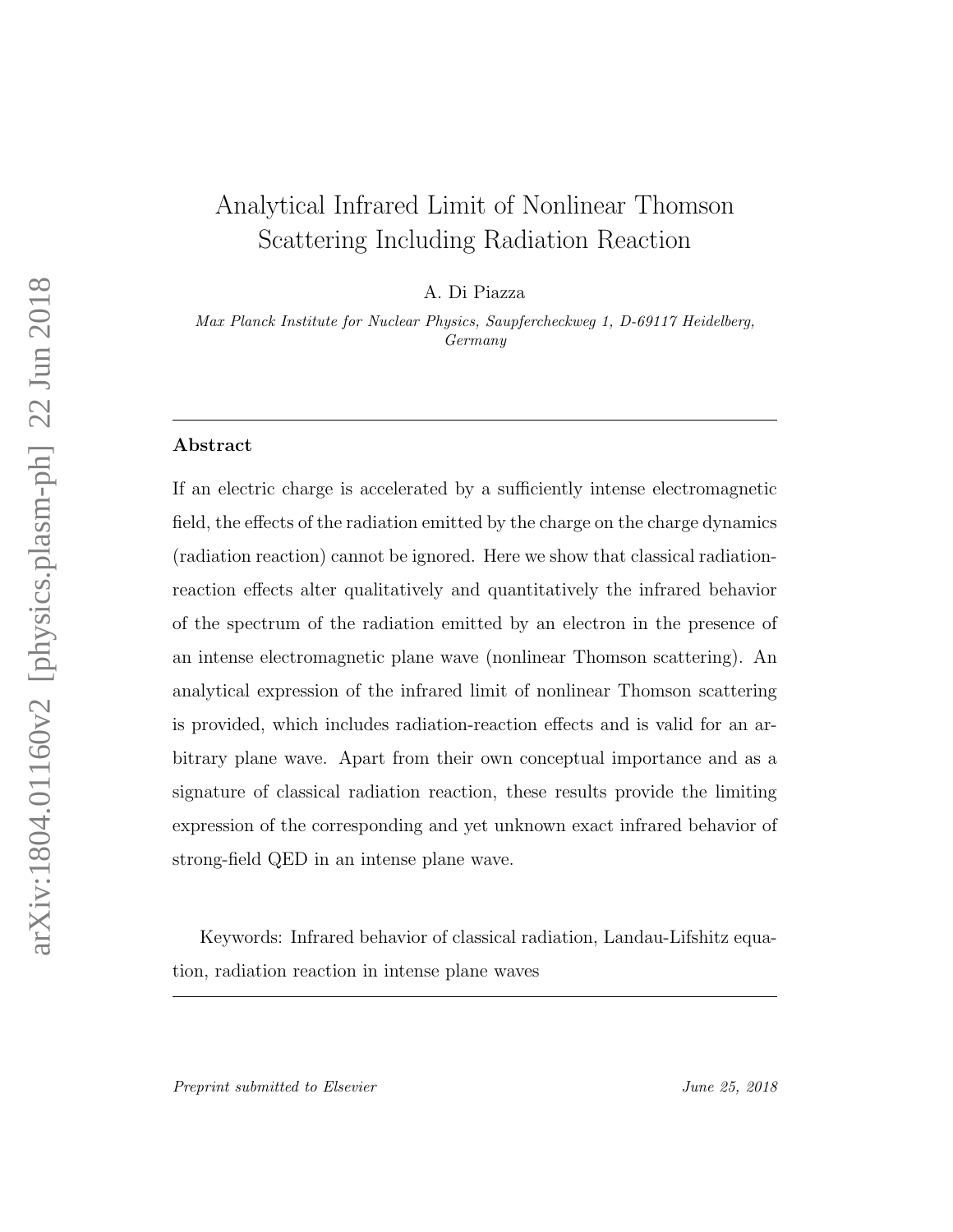# 1. Introduction

The definitive foundation of classical electrodynamics culminated with the formulation of Maxwell's equations, which, together with the Lorentz equation, allow in principle to describe self-consistently the dynamics of electric charges and their electromagnetic field. Yet the full description of the coupled dynamics of a single elementary charge, an electron for definiteness, and of its own or "self" electromagnetic field in the presence of an external force has revealed one of the most profound physical inconsistencies of classical electrodynamics: the problem of the electron self-energy. Indeed, the inclusion of the "reaction" of the self electromagnetic field on the electron dynamics (radiation reaction) has to confront an unavoidable Coulomb-like divergence when evaluating the self field at the electron position  $[1, 2, 3, 4]$  $[1, 2, 3, 4]$  $[1, 2, 3, 4]$  $[1, 2, 3, 4]$ . After absorbing the divergent self electromagnetic energy via a redefinition of the electron mass, the resulting equation of motion of the electron features an additional, finite "radiation-reaction" force and it is known as Lorentz-Abraham-Dirac (LAD) equation [\[5,](#page-22-4) [6,](#page-22-5) [7\]](#page-22-6). In the case of interest here, where the external force is also electromagnetic, the LAD equation is derived by eliminating from the Maxwell-Lorentz system of equations the electromagnetic field generated by the electron. In other words, solving the LAD equation amounts to solving exactly the electron dynamics in the external electromagnetic field and plugging the resulting solution into the Liénard-Wiechert potentials amounts to determining the corresponding exact electromagnetic field.

Now, it is known that the LAD equation has unexpected features because the radiation-reaction force contains the electron acceleration and its time-derivative. Moreover, it is plagued by serious physical inconsistencies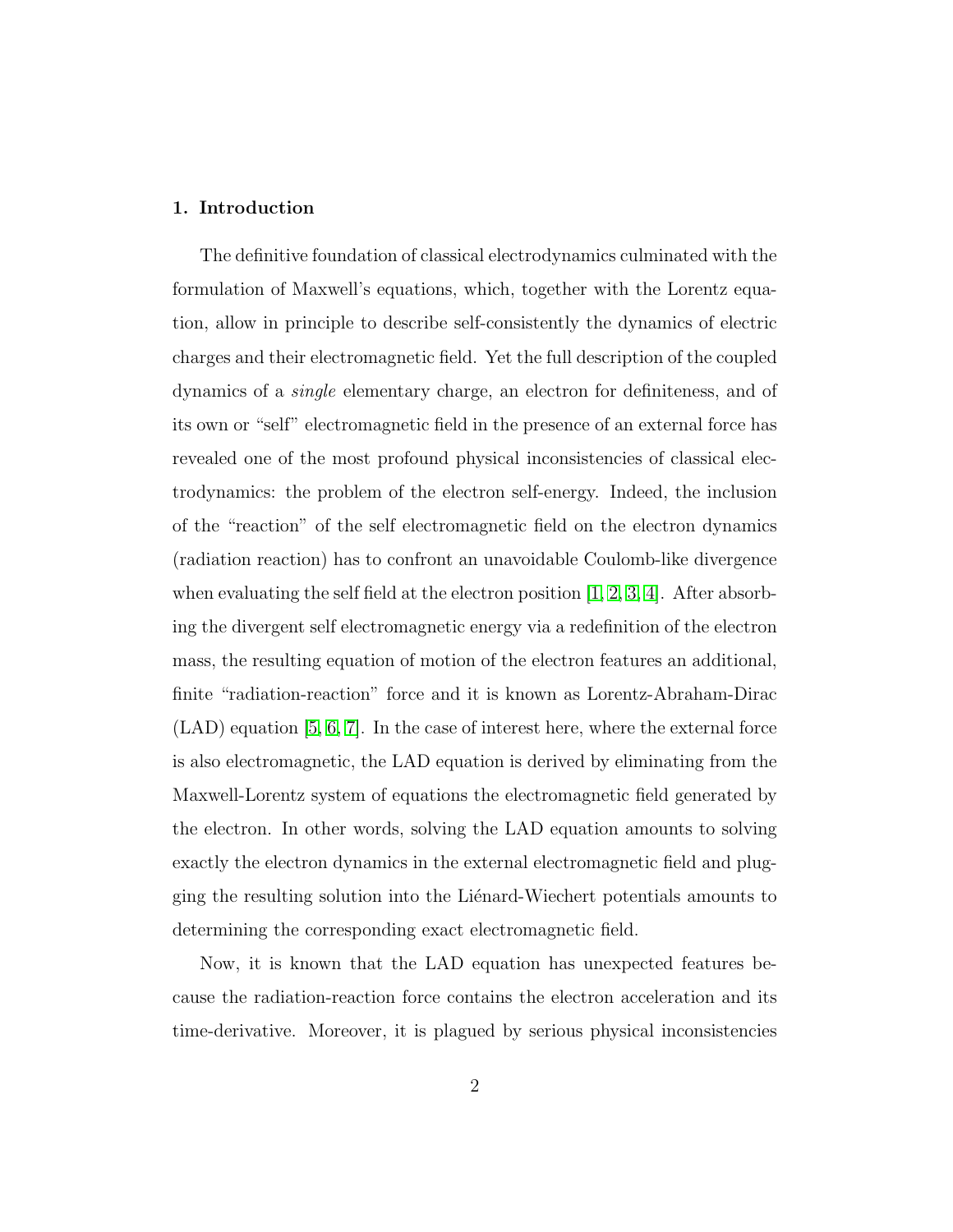like the allowance of the so-called runaway solutions, where the electron's acceleration exponentially increases with time even if the external field, for example, vanishes identically [\[1,](#page-22-0) [2,](#page-22-1) [3,](#page-22-2) [4\]](#page-22-3). The origin of the existence of the runaway solutions is precisely a term in the radiation-reaction force proportional to the time-derivative of the electron acceleration. Landau and Lifshitz realized that within the realm of classical electrodynamics, i.e., if quantum effects are negligible, the radiation-reaction force in the instantaneous rest frame of the electron is always much smaller than the Lorentz force [\[2\]](#page-22-1). This allows one to replace the electron four-acceleration in the radiation-reaction four-force with its "zero-order" expression, given by the Lorentz four-force divided by the electron mass [\[2\]](#page-22-1). The conceptual importance of the "reduction of order" put forward by Landau and Lifshitz is that the neglected quantities are much smaller than quantum effects, which are already ignored classically. The resulting equation, known as Landau-Lifshitz (LL) equation, turns out to be free of the physical inconsistencies of the LAD equation. The equivalence between the LL equation and the LAD equation within the realm of classical electrodynamics, in the sense that they differ by terms much smaller than quantum corrections, has been confirmed numerically in [\[8\]](#page-22-7) in the case of a plane-wave background field and, numerically and analytically in [\[9\]](#page-22-8) for other non-plane-wave electromagnetic background fields. Instead, the equivalence between the LL equation and the Ford-O'Connell equation, where the reduction of order is carried out in a different but classically equivalent way as for the LL equation, has been confirmed numerically in [\[10\]](#page-22-9). Presently the LL equation and in general the problem of radiation reaction are under active investigation both theoreti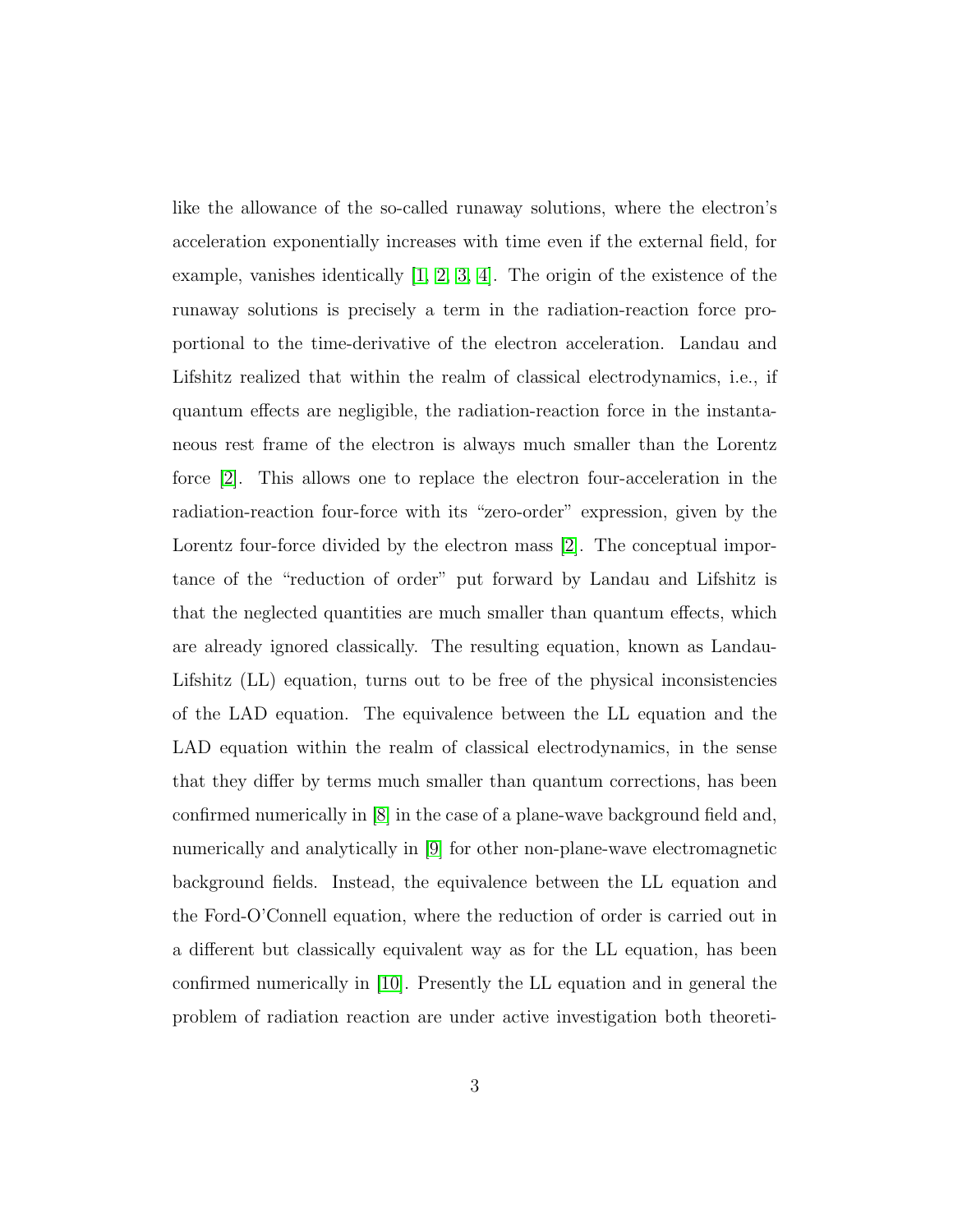cally [\[11,](#page-22-10) [12,](#page-22-11) [13,](#page-23-0) [14,](#page-23-1) [15,](#page-23-2) [16,](#page-23-3) [17,](#page-23-4) [18,](#page-23-5) [19,](#page-23-6) [20,](#page-23-7) [21,](#page-23-8) [22,](#page-23-9) [23,](#page-24-0) [24\]](#page-24-1) and experimentally [\[25,](#page-24-2) [26,](#page-24-3) [27\]](#page-24-4) (see the recent reviews [\[28,](#page-24-5) [29,](#page-24-6) [30\]](#page-24-7) for previous publications).

In the present Letter we focus on the established equivalence between solving the LAD/LL equation for an electron in an external electromagnetic field and solving the coupled Maxwell's and Lorentz equations, i.e., determining the exact electron's dynamics in that field (in the case of the LL equation, short of effects much smaller than quantum effects). By exploiting this idea, we derive analytically the classical infrared limit of the energy spectrum emitted by an electron driven by an arbitrary plane wave (nonlinear Thomson scattering) including radiation-reaction effects. It is known, in fact, that according to the Lorentz equation, the asymptotic momentum of the electron after exiting an arbitrary plane wave with no dc component coincides with the asymptotic one before the electron enters the plane wave (Lawson-Woodard theorem [\[31,](#page-24-8) [32\]](#page-25-0)). This implies that the infrared limit of the spectrum of nonlinear Thomson scattering vanishes. Below we show that the situation qualitatively changes if the classical dynamics of the electron in the plane wave is determined according to the LL equation, i.e., by including the effects of the electron self field. The exact analytical solution of the LL equation in a plane wave [\[33\]](#page-25-1), in fact, shows that the two asymptotic momenta are different, which alters the infrared asymptotic behavior of the emitted energy spectrum via nonlinear Thomson scattering. It is worth pointing out the difference with respect to the results found in [\[34,](#page-25-2) [35\]](#page-25-3), where the authors investigate both classically and quantum mechanically the infrared behavior of the electron emission spectrum in a plane wave. Interestingly, the findings in [\[34,](#page-25-2) [35\]](#page-25-3) show that the asymptotic initial and final momenta of the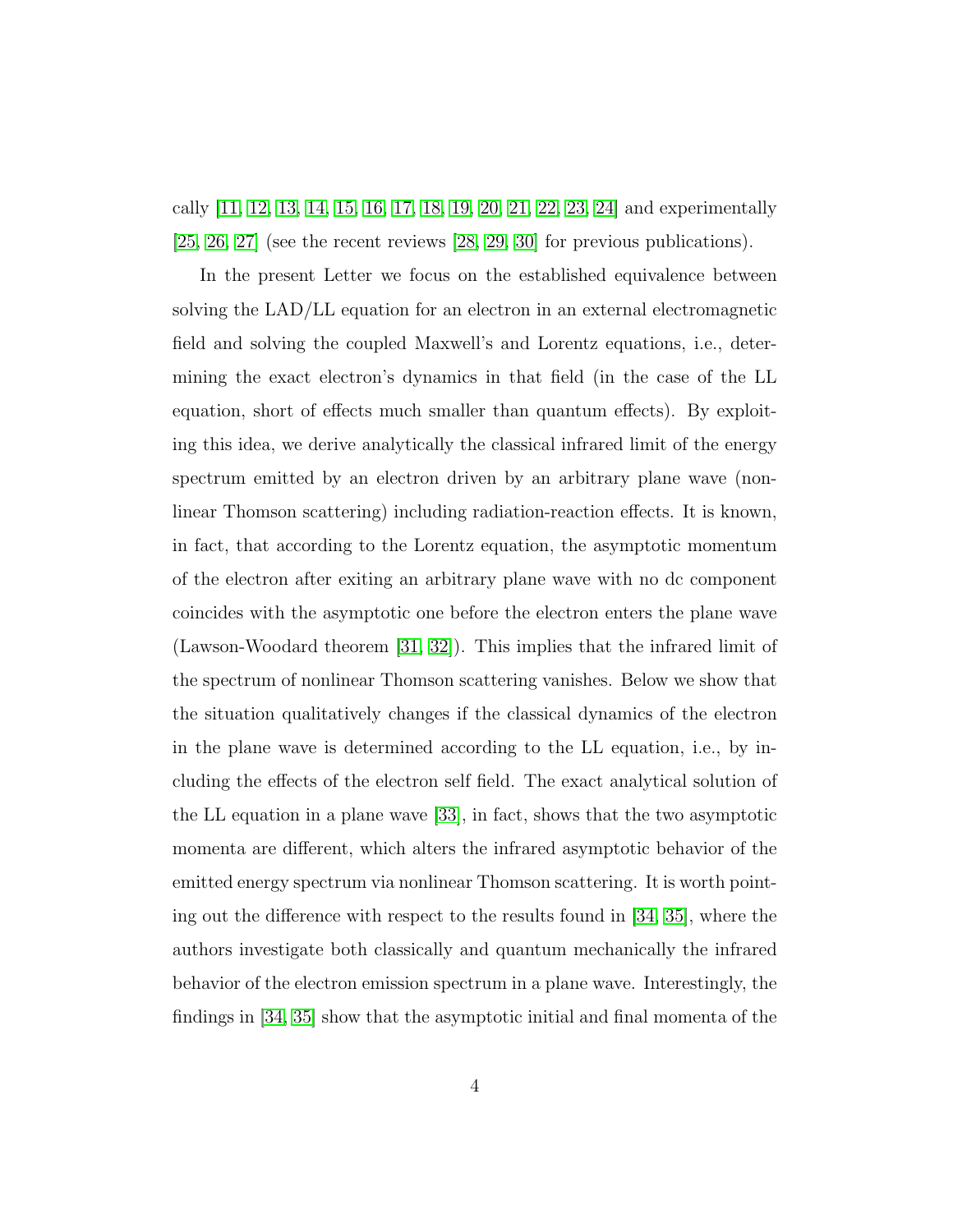electron can be different already within the Lorentz dynamics if the plane wave has a dc component. The quantum counterpart of this effect is also investigated in [\[34,](#page-25-2) [35\]](#page-25-3) and the quantum results are shown to be consistent with the classical ones. We also mention here that the effects of radiation reaction on the energy spectrum emitted by an electron in the presence of a time-dependent electric field of the form  $E(t) = k\delta(t)$ , with k being a constant, have been investigated by Dirac in [\[7\]](#page-22-6).

Unless otherwise explicitly stated, units with  $\hbar = c = 4\pi\epsilon_0 = 1$  are employed throughout. The metric tensor is  $\eta^{\mu\nu} = \text{diag}(+1, -1, -1, -1)$ .

## 2. Infrared behavior of classical radiation

Let us consider an electron (charge  $e < 0$  and mass m, respectively), whose trajectory is characterized by the instantaneous position  $\mathbf{r} = \mathbf{r}(t)$ , the instantaneous velocity  $\beta = \beta(t)$ , and the instantaneous acceleration  $\dot{\beta} =$  $\beta(t)$ . The electromagnetic energy  $\mathcal E$  radiated by the electron per unit of angular frequency  $\omega$  and along the direction  $\mathbf{n} = (\sin \vartheta_n \cos \varphi_n, \sin \vartheta_n \sin \varphi_n, \cos \vartheta_n)$ within a solid angle  $d\Omega_n = \sin \vartheta_n d\vartheta_n d\varphi_n$  is given by [see, e.g., Eq. (14.65) in [\[1\]](#page-22-0)]:

<span id="page-4-0"></span>
$$
\frac{d\mathcal{E}}{d\omega d\Omega_n} = \frac{e^2}{4\pi^2} \left| \int_{-\infty}^{\infty} dt \frac{\mathbf{n} \times [(\mathbf{n} - \mathbf{\beta}) \times \dot{\mathbf{\beta}}]}{(1 - \mathbf{n} \cdot \mathbf{\beta})^2} e^{i\omega(t - \mathbf{n} \cdot \mathbf{r})} \right|^2.
$$
 (1)

Since the pre-exponential factor in the integrand in Eq. [\(1\)](#page-4-0) is equal to the time derivative of  $\mathbf{n} \times (\mathbf{n} \times \mathbf{\beta})/(1 - \mathbf{n} \cdot \mathbf{\beta})$ , it is clear that the infrared limit  $\omega \rightarrow 0$  of Eq. [\(1\)](#page-4-0) reads [\[1\]](#page-22-0)

<span id="page-4-1"></span>
$$
\frac{d\mathcal{E}}{d\omega d\Omega_n}\bigg|_{\omega\to 0} = \frac{e^2}{4\pi^2} \left[ \frac{\boldsymbol{n} \times (\boldsymbol{n} \times \boldsymbol{\beta}_f)}{1 - \boldsymbol{n} \cdot \boldsymbol{\beta}_f} - \frac{\boldsymbol{n} \times (\boldsymbol{n} \times \boldsymbol{\beta}_i)}{1 - \boldsymbol{n} \cdot \boldsymbol{\beta}_i} \right]^2, \tag{2}
$$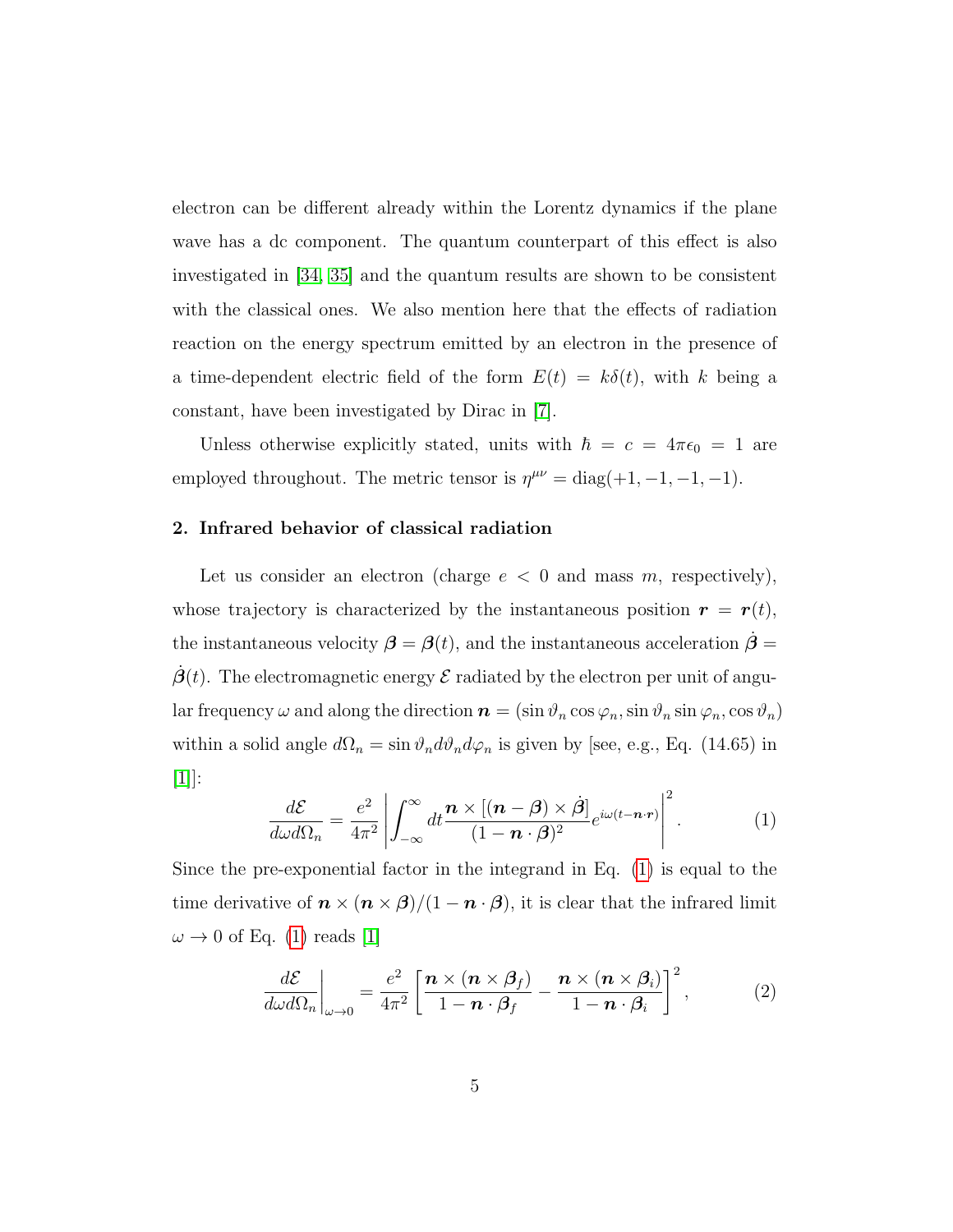where  $\beta_{f/i} = \beta(\pm \infty)$ . By introducing the corresponding asymptotic fourmomenta  $p_{f/i}^{\mu} = (\varepsilon_{f/i}, \mathbf{p}_{f/i})$ , with  $\varepsilon_{f/i} = m \gamma_{f/i} = m/(1 - \beta_{f/i}^2)^{1/2}$  and  $\mathbf{p}_{f/i} =$  $\varepsilon_{f/i} \mathcal{G}_{f/i}$ , and the four-dimensional quantity  $n^{\mu} = (1, n)$ , one can easily show that Eq. [\(2\)](#page-4-1) can be rewritten in the covariant-like form [\[36\]](#page-25-4)

<span id="page-5-0"></span>
$$
\frac{d\mathcal{E}}{d\omega d\Omega_n}\bigg|_{\omega \to 0} = \frac{e^2}{4\pi^2} \left[ \frac{2(p_i p_f)}{(n p_i)(n p_f)} - \frac{m^2}{(n p_i)^2} - \frac{m^2}{(n p_f)^2} \right],
$$
(3)

where the on-shell conditions  $p_{f/i}^2 = m^2$  have been employed. Before specializing to the case of a plane wave, we observe that the integral of Eq. [\(3\)](#page-5-0) over the solid angle can be taken exactly for arbitrary asymptotic four-momenta  $p^{\mu}_{f/i}$ . In fact, since the integral is invariant under spatial rotations, one can always assume that  $p_i$  lies along the z axis and that  $p_f$  lies on the x-z plane. The final result is

<span id="page-5-1"></span>
$$
\frac{d\mathcal{E}}{d\omega}\bigg|_{\omega\to 0} = \frac{2}{\pi}e^2 \left[\frac{\rho}{\sqrt{\rho^2 - 1}}\log\left(\rho + \sqrt{\rho^2 - 1}\right) - 1\right],\tag{4}
$$

which is a function of the Lorentz-invariant quantity  $\rho = (p_i p_f)/m^2 \geq 1$ . This also implies that one could have used Lorentz invariance to evaluate the integral: by imagining to work in the initial rest-frame of the electron and by indicating there the physical quantities with a prime  $(p_i^{\prime \mu} = (m, \mathbf{0}))$ , the integral in  $d\Omega'_n$  is easily taken and one would obtain Eq. [\(4\)](#page-5-1), with  $\rho = \varepsilon'_f/m$ . Since the function in Eq. [\(4\)](#page-5-1) is "universal", i.e., independent of the specific problem at hand, and it essentially depends only on one physical quantity, it is worth plotting it (see Fig. 1). Also, for the sake of completeness, we report its two limiting expressions  $d\mathcal{E}/d\omega|_{\omega\to 0} \approx (4/3\pi)e^2(\rho-1)$ , for  $\rho \to 1^+$ , and  $d\mathcal{E}/d\omega|_{\omega\to 0} \approx (2/\pi)e^2[\log(2\rho)-1]$ , for  $\rho \to \infty$ . It is clear that the expression  $d\mathcal{E}/d\omega|_{\omega\to 0}$  cannot be further integrated over  $\omega$  to obtain the total emitted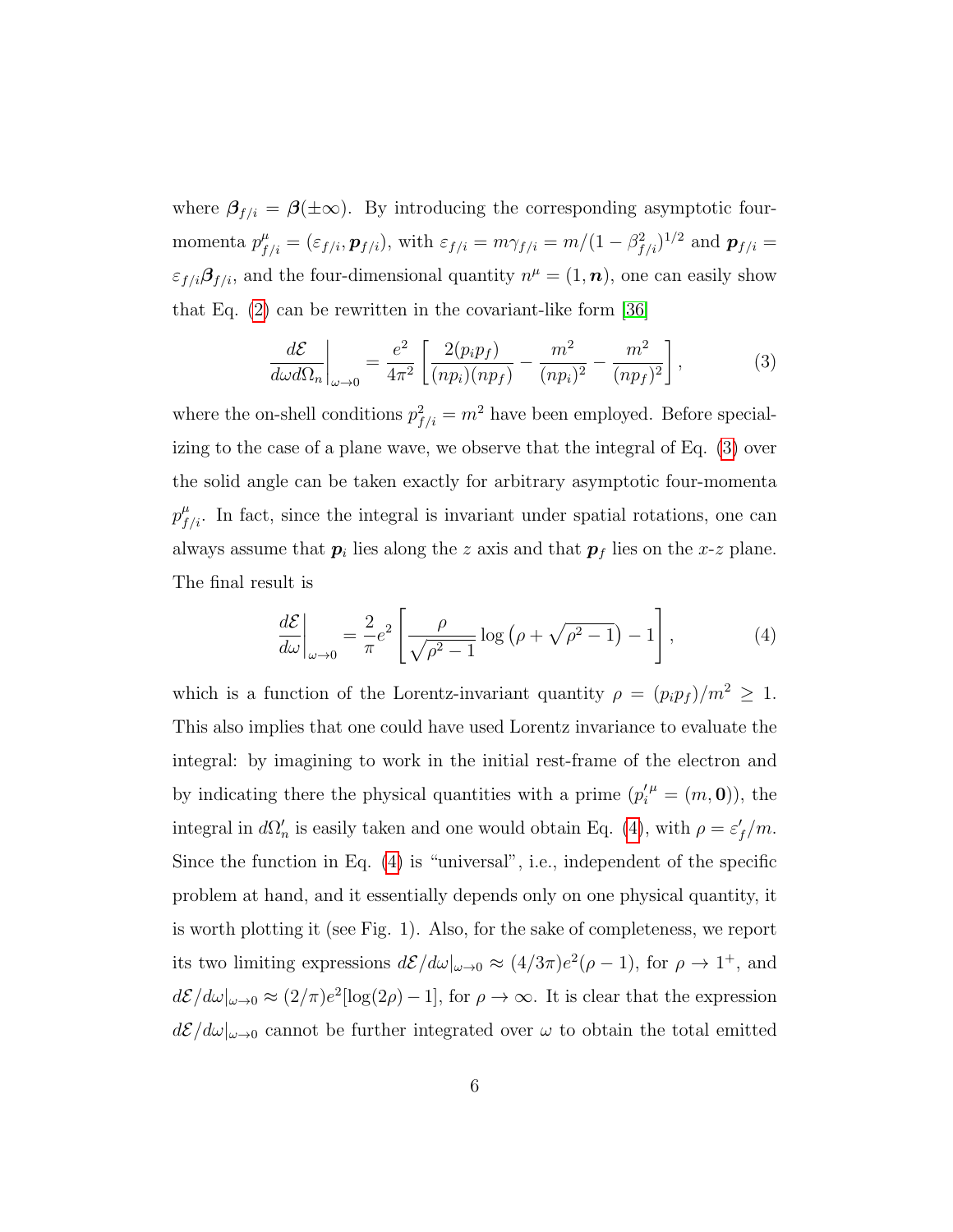

Figure 1: Differential emitted energy  $d\mathcal{E}/d\omega|_{\omega\to 0}$  as a function of  $\rho = (p_i p_f)/m^2$ .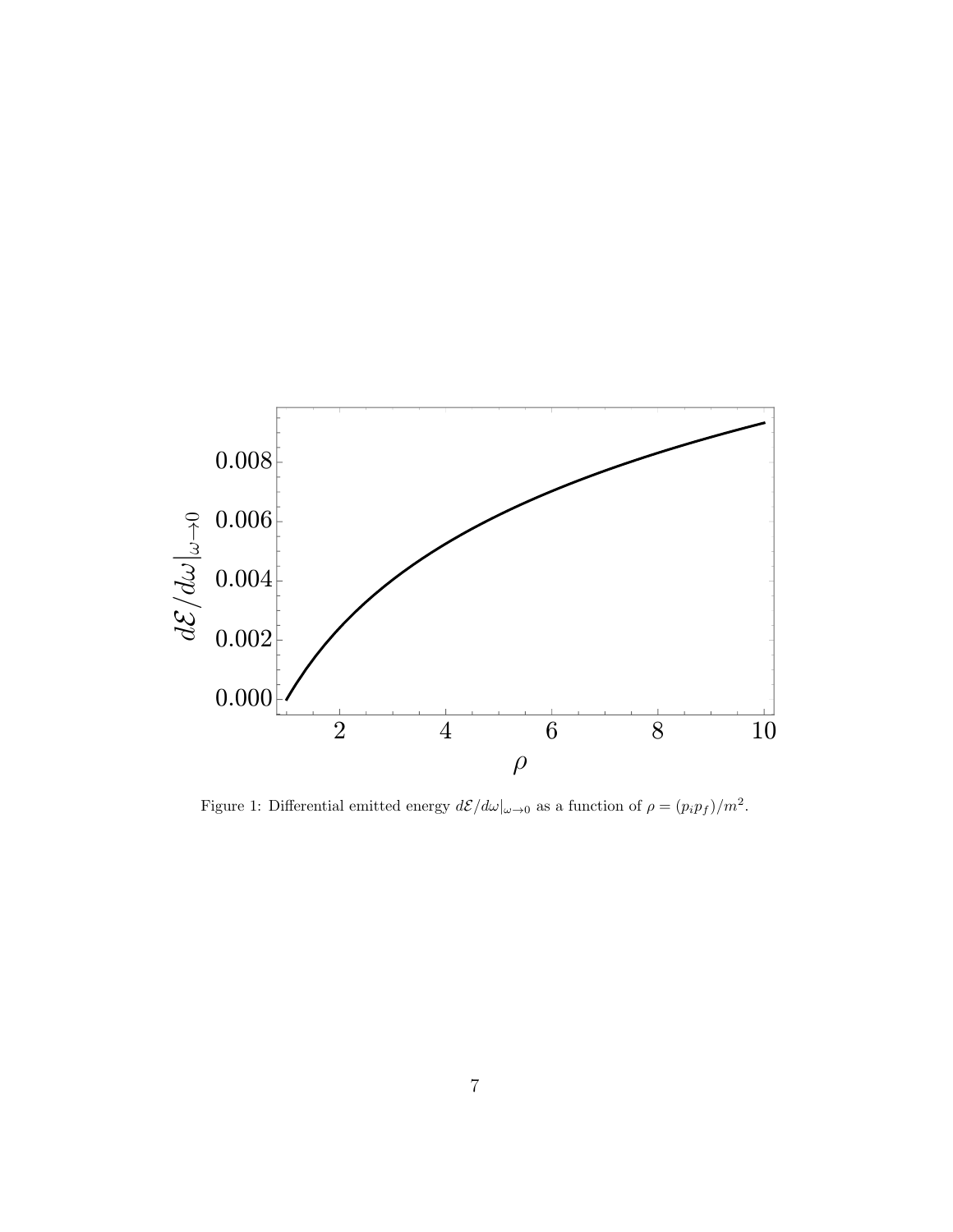energy  $\mathcal E$ . However, to this end the relativistic Larmor formula [\[1\]](#page-22-0)

<span id="page-7-0"></span>
$$
\frac{d\mathcal{E}}{dt} = -\frac{2}{3}e^2 \frac{du^\mu}{ds} \frac{du_\mu}{ds},\tag{5}
$$

where  $u^{\mu}(s) = p^{\mu}(s)/m = (\varepsilon(s), p(s))/m$  is the electron four-velocity and s its proper time, can be employed (see also below).

# 3. Analytical infrared limit of nonlinear Thomson scattering

Now, we consider a plane-wave background field, described by the fourvector potential  $A^{\mu}(\phi) = (A^0(\phi), \mathbf{A}(\phi))$ , where  $\phi = (n_0x) = t - \mathbf{n}_0 \cdot \mathbf{x}$ , with  $n_0^{\mu} = (1, n_0)$  and the unit vector  $n_0$  identifying the propagation direction of the plane wave itself. We work in the Lorenz gauge  $\partial_{\mu}A^{\mu}(\phi) = (n_0 A'(\phi)) = 0$ with the additional condition  $A^0(\phi) = 0$ . Here and below the prime indicates the derivative with respect to the argument of a function. By assuming that  $\lim_{\phi \to \pm \infty} \mathbf{A}(\phi) = 0$  (i.e., that the plane wave has no dc component), then the Lorenz-gauge condition implies  $\mathbf{n}_0 \cdot \mathbf{A}(\phi) = 0$ . Thus, the four-vector potential  $A^{\mu}(\phi)$  can be written as  $A^{\mu}(\phi) = \sum_{j=1}^{2} a_j^{\mu} \psi_j(\phi)$ , where the four-vectors  $a_j^{\mu}$ j have the form  $a_j^{\mu} = (0, a_j)$  and fulfill the conditions  $(a_j a_{j'}) = -a_j^2 \delta_{jj'}$ , with  $j, j' = 1, 2$ , and  $(n_0 a_j) = -n_0 \cdot a_j = 0$ , and where the functions  $\psi_j(\phi)$  are arbitrary (physically well-behaved) functions such that  $\lim_{\phi \to \pm \infty} \psi_j(\phi) = 0$ . From the exact solution of the LL equation in an arbitrary plane wave [\[33\]](#page-25-1) (see the Appendix A) it can be seen that the asymptotic final electron fourmomentum  $p_f^{\mu}$  $f$ <sup> $\mu$ </sup> is given by

$$
p_f^{\mu} = \frac{1}{h_f} \left[ p_i^{\mu} + \frac{1}{2\eta_0} (h_f^2 - 1) k_0^{\mu} + \frac{1}{\eta_0} \left( \mathcal{I}_{1,f} \frac{e F_1^{\mu \nu}}{m^2} + \mathcal{I}_{2,f} \frac{e F_2^{\mu \nu}}{m^2} \right) p_{i,\nu} + \frac{1}{2\eta_0} (\xi_1^2 \mathcal{I}_{1,f}^2 + \xi_2^2 \mathcal{I}_{2,f}^2) k_0^{\mu} \right],
$$
\n(6)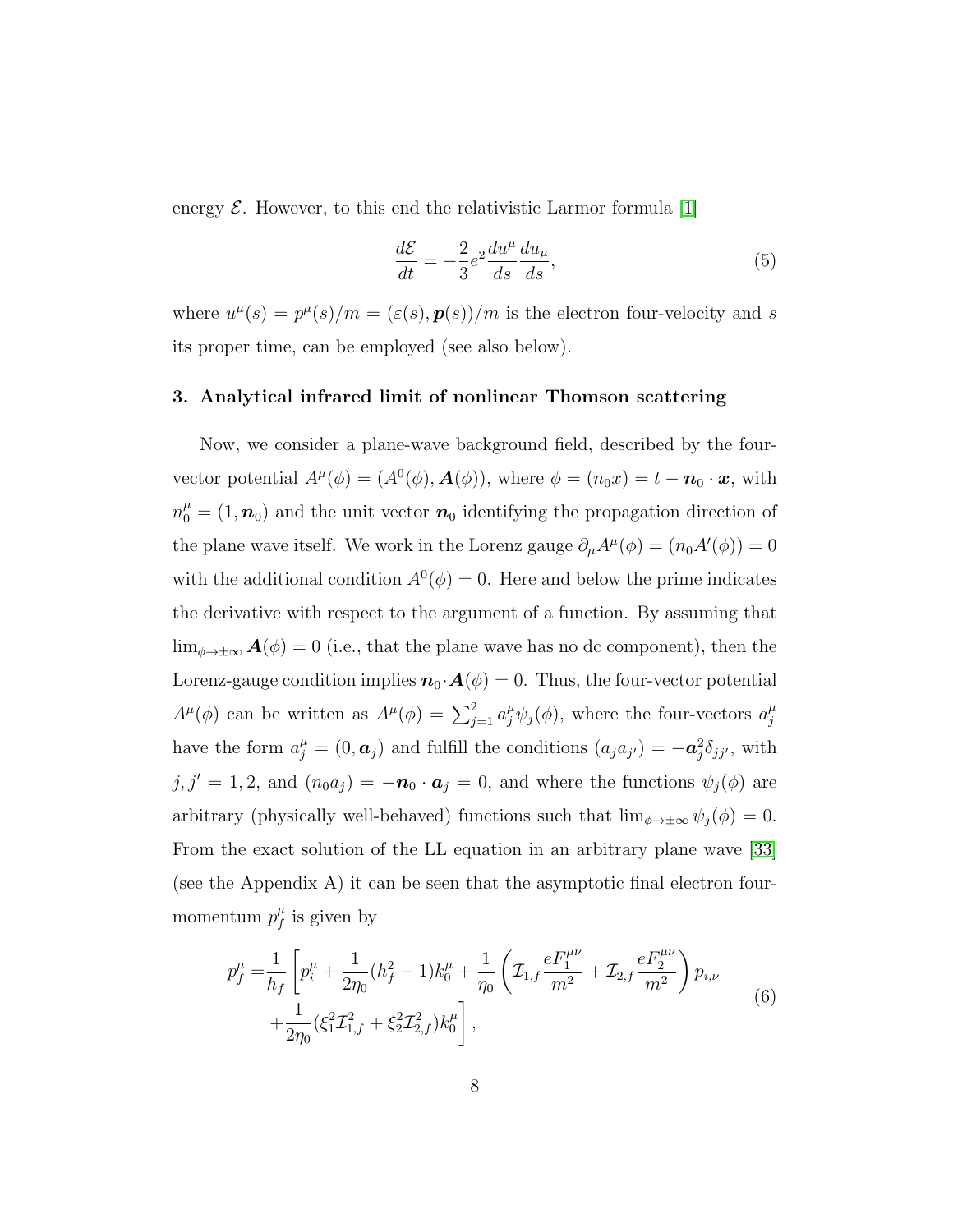where

<span id="page-8-1"></span>
$$
h_f = 1 + \frac{2}{3}e^2\eta_0 \int_{-\infty}^{\infty} d\varphi \left[\xi_1^2 \psi_1'^2(\varphi) + \xi_2^2 \psi_2'^2(\varphi)\right],\tag{7}
$$

$$
\mathcal{I}_{j,f} = -\frac{2}{3}e^2 \eta_0 \int_{-\infty}^{\infty} d\varphi \, \psi_j(\varphi) [\xi_1^2 \psi_1'^2(\varphi) + \xi_2^2 \psi_2'^2(\varphi)]. \tag{8}
$$

In the above equations, we have introduced the normalized field amplitudes  $\xi_j = |ea_j|/m$ , the central four-wave-vector  $k_0^{\mu} = \omega_0 n_0^{\mu}$  $\int_0^\mu$  of the plane wave, with  $\omega_0$  being its central angular frequency, and the related quantities  $\eta_0 =$  $(k_0 p_i)/m^2$  and  $F_j^{\mu\nu} = k_0^{\mu} a_j^{\nu} - k_0^{\nu} a_j^{\mu}$  $_{j}^{\mu}$ , whereas the time dependence of the physical quantities has been expressed via the plane-wave phase  $\varphi = (k_0 x)$ . The corresponding solution of the Lorentz equation is obtained by formally setting  $e^2 = 0$  in  $h_f$  and in  $\mathcal{I}_{j,f}$  (see also the Appendix A) and shows that  $p_f^{\mu} = p_i^{\mu}$  $\mu$ <sup> $\mu$ </sup> in this case, according to the Lawson-Woodard theorem mentioned in the introduction. The equality  $p_f^{\mu} = p_i^{\mu}$  does not hold anymore once radiationreaction effects are included and the fact, in particular, that  $p_{f,-} \neq p_{i,-}$  has been indicated in [\[37\]](#page-25-5) as a possible signature to measure radiation-reaction effects. In other words, unlike the leading-order dynamics of the electron determined exclusively by the external plane wave, the electron dynamics, which includes the effects of the self electromagnetic field, induces an overall change in the electron four-momentum. This in turn implies that in general the quantity  $\rho = (p_i p_f)/m^2$  is larger than unity. In fact, it can easily be shown to be given by

<span id="page-8-0"></span>
$$
\rho = \frac{1}{2} \left( h_f + \frac{1}{h_f} \right) + \frac{\xi_1^2 \mathcal{I}_{1,f}^2 + \xi_2^2 \mathcal{I}_{2,f}^2}{2h_f}.
$$
\n(9)

If one imagines that radiation-reaction effects, i.e., higher-order radiative effects, induce small corrections to the Lorentz dynamics, Eq. [\(9\)](#page-8-0) indicates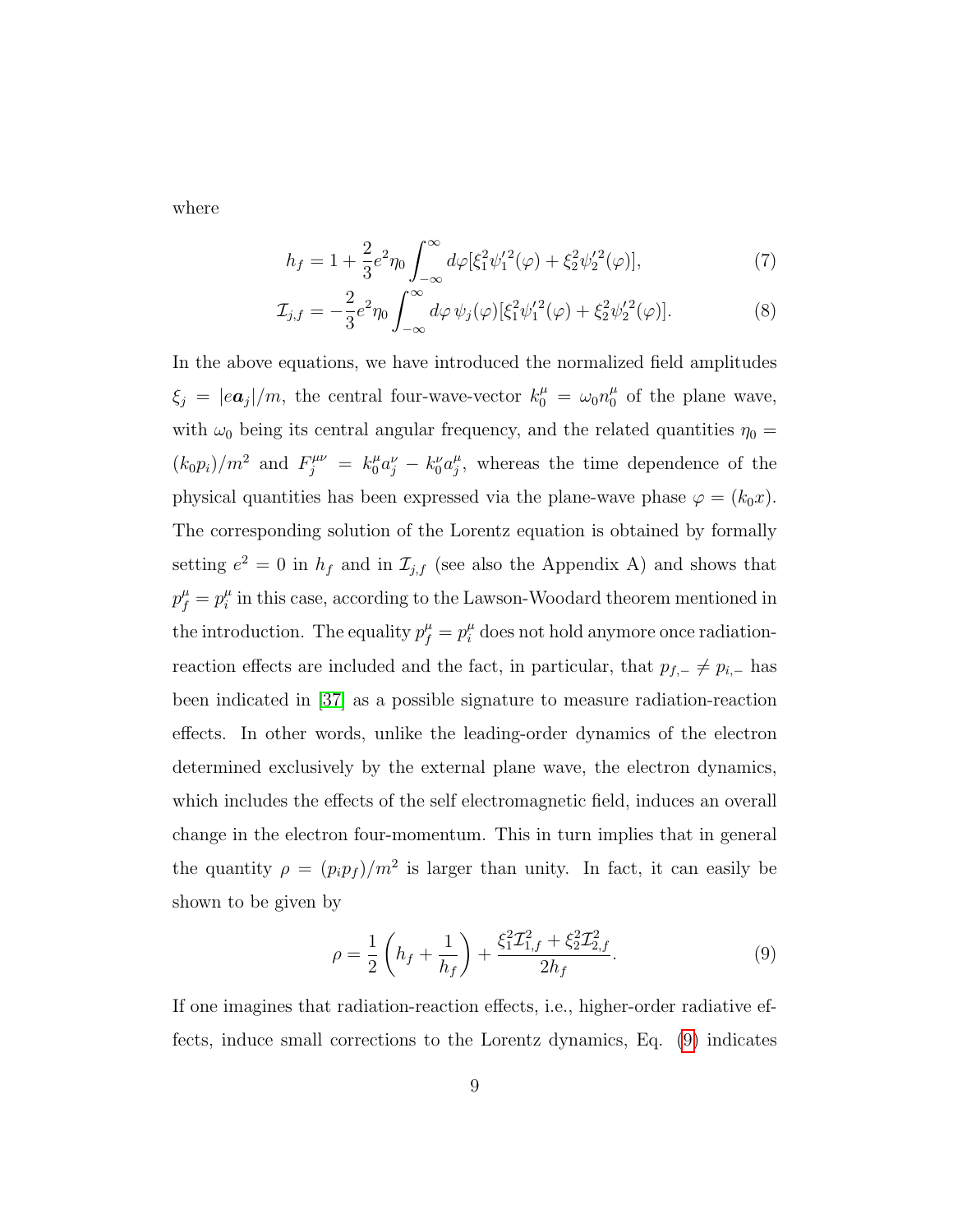two different scaling laws of these effects. On the one hand, the leading correction resulting from the function  $h_f$  scales with the square of the parameter  $R_C = e^2 \eta_0 \xi_0^2$  (see also [\[33\]](#page-25-1)), where  $\xi_0 = \sqrt{\xi_1^2 + \xi_2^2}$  gives a measure of the strength of the plane wave [\[38,](#page-25-6) [29\]](#page-24-6). On the other hand, the corrections resulting from the functions  $\mathcal{I}_{j,f}$  scale with the square of the parameter  $R_{\mathcal{C}}\xi_0 = e^2\eta_0\xi_0^3$ . This is potentially highly beneficial because available highpower laser systems can routinely exceed the threshold  $\xi_0 = 1$  [\[29\]](#page-24-6). However, as it is known, the plane-wave pulse duration also plays a role here, which we study below by means of two paradigmatic examples. First, we consider the case of a linearly polarized pulsed plane wave characterized by  $\psi_2(\varphi) = 0$ and by

<span id="page-9-1"></span><span id="page-9-0"></span>
$$
\psi_1(\varphi) = \psi_{G_1}(\varphi) = e^{-\varphi^2/2\Phi^2} \sin(\varphi + \varphi_0), \tag{10}
$$

where the parameter  $\Phi$  gives a measure of the pulse duration and the parameter  $\varphi_0$  is the so-called carrier envelope phase. Both quantities  $h_f$  and  $\mathcal{I}_{1,f}$  can be calculated exactly and, by denoting them as  $h_{G_1,f}$  and  $\mathcal{I}_{G_1,f}$ , respectively, are given by

$$
h_{G_1,f} = 1 + \frac{\sqrt{\pi}}{3} R_C \Phi \left\{ 1 + \frac{1}{2\Phi^2} \left[ 1 - \cos(2\varphi_0) e^{-\Phi^2} \right] \right\},\tag{11}
$$
  

$$
\mathcal{I}_{G_1,f} = -\sqrt{\frac{8\pi}{243}} R_C \Phi e^{-\Phi^2/6} \left[ \sin(\varphi_0) \left( 1 + \frac{3}{4\Phi^2} \right) - \frac{1}{4\Phi^2} \sin(3\varphi_0) e^{-4\Phi^2/3} \right].\tag{12}
$$

Since even for a single-cycle pulse it is  $\Phi \gtrsim 2\pi$ , for the sake of simplicity we can neglect the correcting terms proportional to  $1/\Phi^2 \lesssim 2.5 \times 10^{-2}$  in Eqs.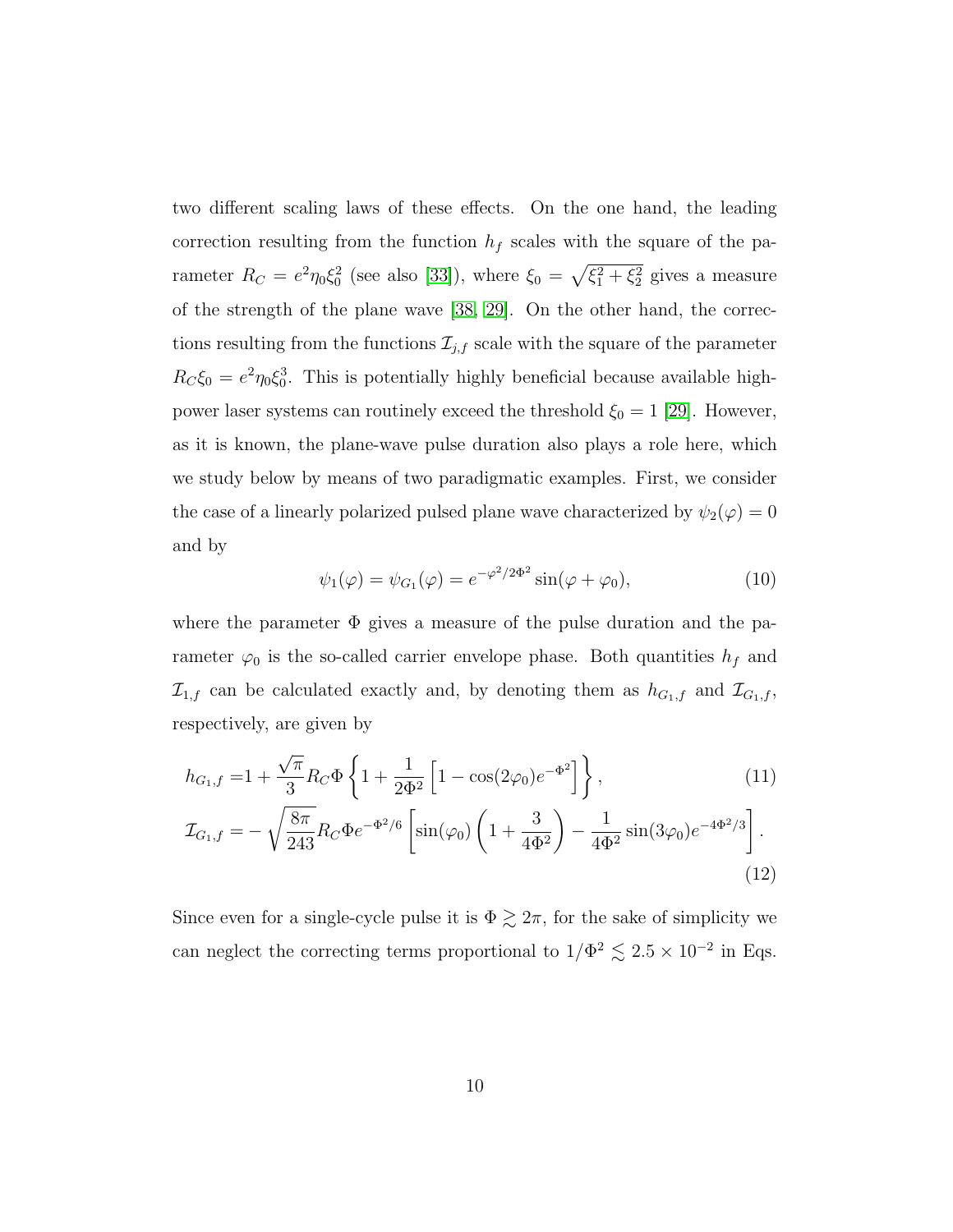$(11)-(12)$  $(11)-(12)$  $(11)-(12)$  and we obtain the following approximated expression of  $\rho_{G_1}$ :

<span id="page-10-0"></span>
$$
\rho_{G_1} \approx \frac{1}{2} \left[ \left( 1 + \frac{\sqrt{\pi}}{3} R_C \Phi \right) + \left( 1 + \frac{\sqrt{\pi}}{3} R_C \Phi \right)^{-1} \right] + \frac{4\pi}{243} \sin^2(\varphi_0) \frac{R_C^2 \xi_0^2 \Phi^2 e^{-\Phi^2/3}}{1 + (\sqrt{\pi}/3) R_C \Phi}. \tag{13}
$$

Note that, in general, due to the different scaling with respect to  $\xi_0^2$ , the term arising from  $\mathcal{I}_{G_1,f}$  [the one on the second line in Eq. [\(13\)](#page-10-0)] cannot be neglected. However, if one takes into account that quantum effects can be neglected only if  $\eta_0 \ll 1$  and  $\chi_0 = \eta_0 \xi_0 \ll 1$  (see, e.g., [\[2,](#page-22-1) [38\]](#page-25-6)), that term can indeed be safely neglected even for upcoming high-power laser systems because of the expected pulse durations such that  $\Phi \gtrsim 10\pi$  [\[39,](#page-25-7) [40,](#page-25-8) [41\]](#page-25-9). From now on we assume that this is indeed the case. The quantity  $d\mathcal{E}_{G_1}/d\omega d\Omega_n|_{\omega\to 0}$ is obtained in general by substituting the resulting approximated expression of  $\rho_{G_1}$  in Eq. [\(4\)](#page-5-1). For the sake of completeness, we report the asymptotic expressions of  $d\mathcal{E}_{G_1}/d\omega|_{\omega\to 0}$  in the two cases  $R_C\Phi \ll 1$  and  $R_C\Phi \gg 1$ :

$$
\frac{d\mathcal{E}_{G_1}}{d\omega}\Big|_{\omega\to 0} \approx \begin{cases} \frac{2}{27}e^2R_C^2\Phi^2 & Re\Phi \ll 1, \\ \frac{2}{\pi}e^2\left[\log\left(\frac{\sqrt{\pi}}{3}R_C\Phi\right) - 1\right] & Re\Phi \gg 1. \end{cases}
$$
(14)

Now, the suppressing exponential factor in  $\mathcal{I}_{G_1,f}$  discussed above [see Eq. [\(13\)](#page-10-0)] ultimately arises from the fact that the function  $\psi_{G_1}(\varphi)\psi_{G_1}^{\prime 2}(\varphi)$  is oscillating [see Eq. [\(8\)](#page-8-1)]. Thus, in order to overcome this drawback, we follow [\[13\]](#page-23-0) and use a linearly-polarized, two-color pulse:

$$
\psi_{G_2}(\varphi) = \frac{e^{-\varphi^2/2\Phi^2}}{\sqrt{1+4\zeta^2}} [\sin(\varphi + \varphi_0) + \zeta \sin(2\varphi + \varphi_\zeta)],
$$
\n(15)

which also employs the second harmonics of the fundamental driving field and which in general allows for the function  $\psi_{G_2}(\varphi)\psi_{G_2}^{\prime 2}(\varphi)$  to feature a dc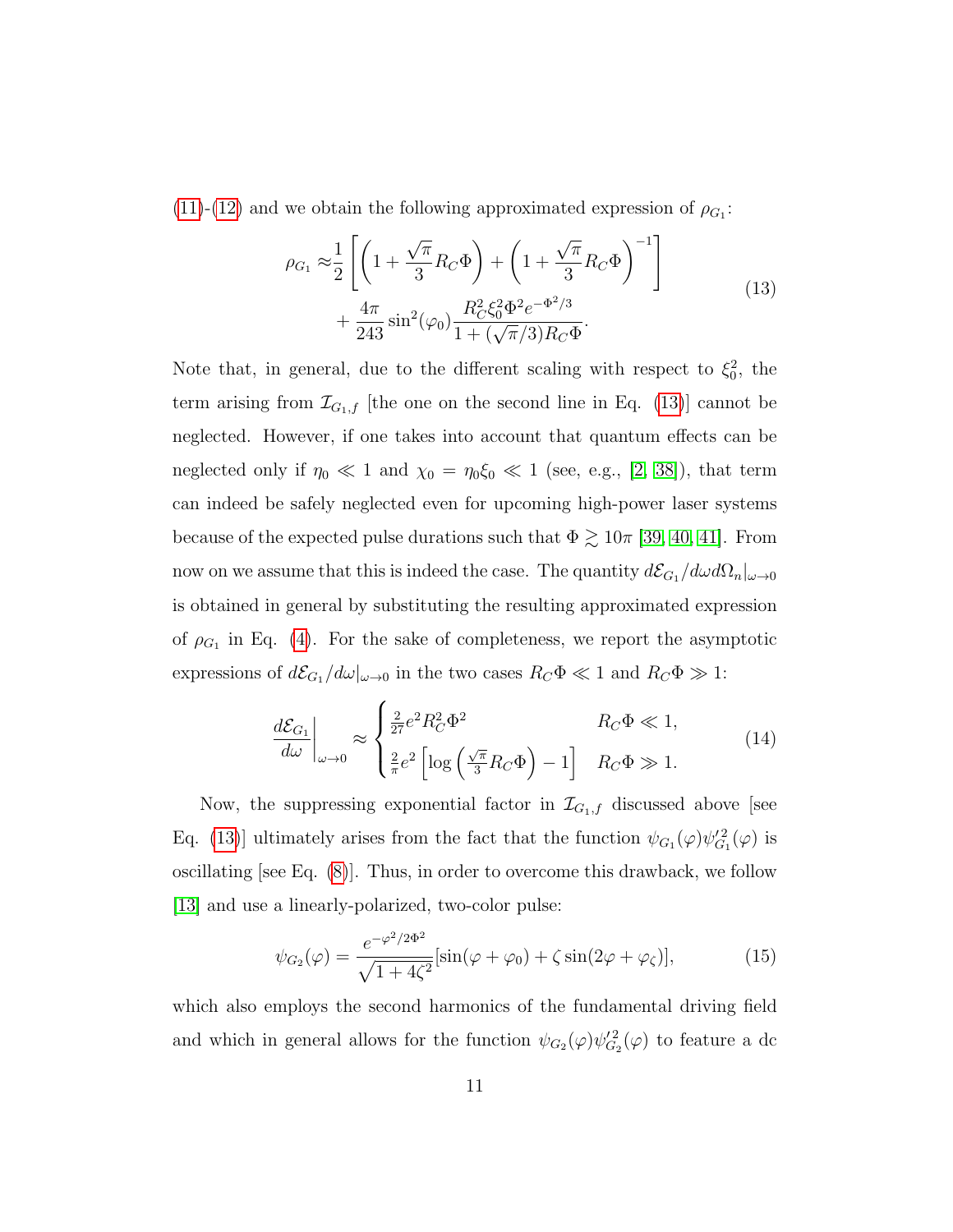component. Here, the non-negative parameter  $\zeta$  gives a measure of the relative amplitude of the two components and the constant  $\varphi_{\zeta}$  accounts for a possible phase shift between the two components. In order to make a fair comparison with the single-Gaussian case, we have rescaled the two-color field by the factor  $\sqrt{1 + 4\zeta^2}$  in such a way that the average intensity of the two fields is the same (strictly speaking for  $\Phi \gg 1$ ).

By keeping again only the leading terms in the parameter  $\Phi$ , we obtain in this two-color-Gaussian case

<span id="page-11-0"></span>
$$
\rho_{G_2} \approx \frac{1}{2} \left[ \left( 1 + \frac{\sqrt{\pi}}{3} R_C \Phi \right) + \left( 1 + \frac{\sqrt{\pi}}{3} R_C \Phi \right)^{-1} \right] + \frac{\pi}{12} \frac{\zeta^2 \sin^2(2\varphi_0 - \varphi_\zeta)}{(1 + 4\zeta^2)^3} \frac{R_C^2 \xi_0^2 \Phi^2}{1 + (\sqrt{\pi}/3) R_C \Phi}. \tag{16}
$$

The second line of this result indeed shows the theoretical possibility of fully exploiting the additional factor  $\xi_0^2$  with an appropriate choice of  $\zeta$  and  $\varphi_{\zeta}$ . Indeed, knowing  $\varphi_0$ , one can always choose  $\varphi_\zeta$  such that  $|\sin(2\varphi_0 - \varphi_\zeta)| = 1$ , whereas the maximum of the function  $\zeta^2/(1+4\zeta^2)^3$  is  $1/27$  at  $\zeta^2=1/8$ . In this respect, it is convenient to set  $g^2/27 = \sin^2(2\varphi_0 - \varphi_\zeta)\zeta^2/(1+4\zeta^2)^3$  and to keep in mind that  $g^2$  can be chosen to be approximately unity. As for the case of the single-color Gaussian pulse, the general expression of  $d\mathcal{E}_{G_2}/d\omega d\Omega_n|_{\omega\to 0}$ is obtained by replacing Eq. [\(16\)](#page-11-0) in Eq. [\(4\)](#page-5-1). Here, it is interesting to report the two asymptotic expressions of  $\rho_{G_2}$  for  $R_C \Phi \ll 1$  and  $R_C \Phi \gg 1$  under the experimentally relevant conditions  $g \sim 1$  and  $\xi_0 \gg 1$ :

$$
\rho_{G_2} \approx \begin{cases} 1 + \frac{\pi}{324} g^2 R_C^2 \Phi^2 \xi_0^2 & R_C \Phi \ll 1, \\ \frac{\sqrt{\pi}}{108} g^2 R_C^2 \Phi^2 \xi_0^2 & R_C \Phi \gg 1. \end{cases} \tag{17}
$$

Unlike for the single-color Gaussian pulse, in the case  $R_C \Phi \ll 1$  one has to employ the general expression of  $d\mathcal{E}/d\omega d\Omega_n|_{\omega\to 0}$  in Eq. [\(4\)](#page-5-1) if  $R_C\Phi \xi_0 \gtrsim 1$ .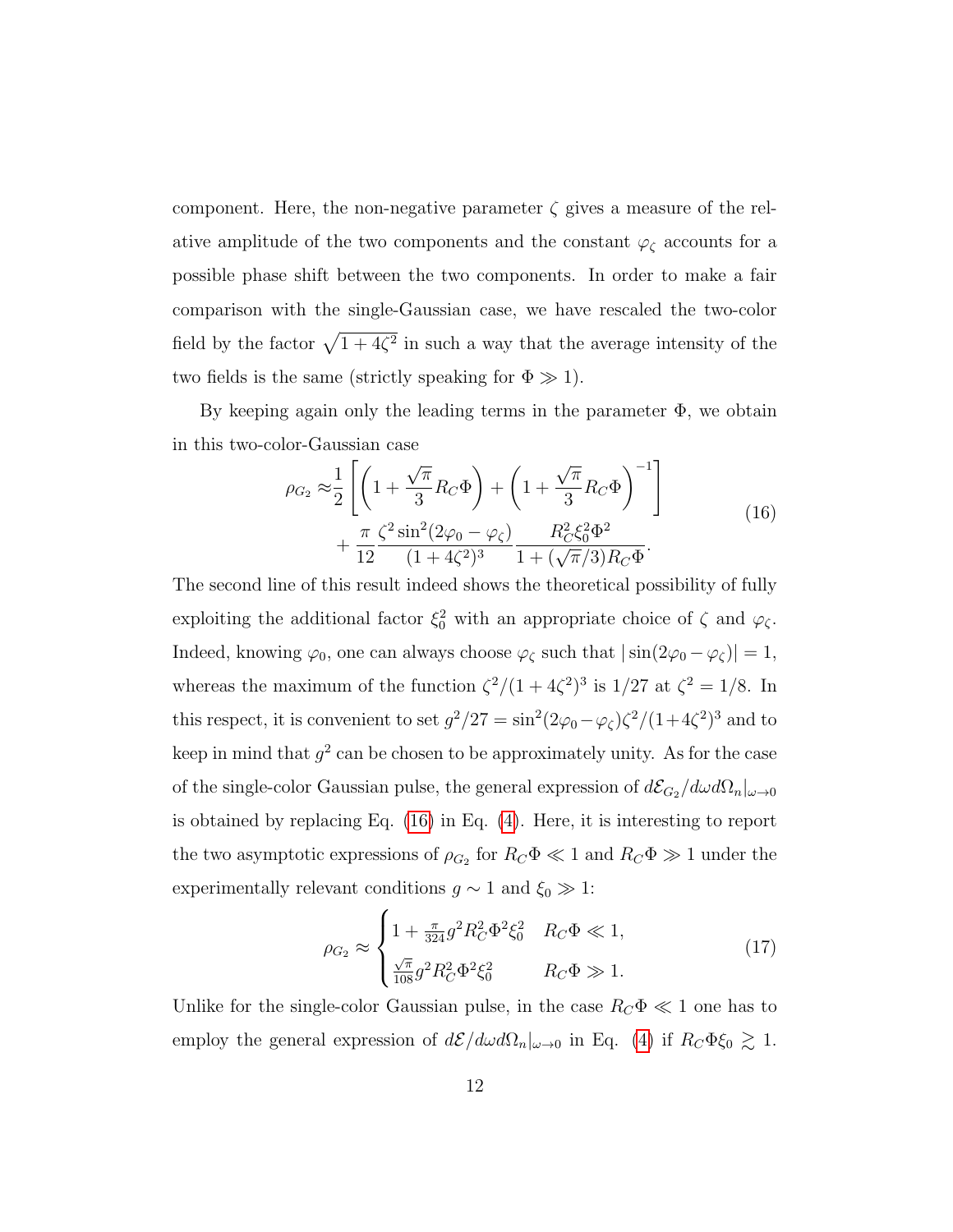For the sake of completeness, we report here the asymptotic expressions of  $d\mathcal{E}_{G_2}/d\omega|_{\omega\to 0}$  for  $R_C\Phi \xi_0 \ll 1$  and for  $R_C\Phi \gg 1$ :

$$
\frac{d\mathcal{E}_{G_2}}{d\omega}\Big|_{\omega\to 0} \approx \begin{cases} \frac{1}{243}e^2g^2R_C^2\Phi^2\xi_0^2 & R_C\Phi\xi_0 \ll 1, \\ \frac{2}{\pi}e^2\left[\log\left(\frac{\sqrt{\pi}}{54}g^2R_C\Phi\xi_0^2\right) - 1\right] & R_C\Phi \gg 1. \end{cases}
$$
(18)

In order to have an idea of the size of the discussed effects, we consider a laser beam propagating along the positive z direction, with  $\omega_0 = 1.55 \text{ eV}$ , with peak intensity  $I_0 = 10^{22} \text{ W/cm}^2 \ (\xi_0 \approx 48) \text{ [42]},$  $I_0 = 10^{22} \text{ W/cm}^2 \ (\xi_0 \approx 48) \text{ [42]},$  $I_0 = 10^{22} \text{ W/cm}^2 \ (\xi_0 \approx 48) \text{ [42]},$  and with full-widthhalf maximum duration of 20 fs in the intensity. Moreover, we consider an electron initially counterpropagating with respect to the plane wave with energy  $\varepsilon_i = 20$  MeV in such a way that quantum effects can be neglected  $(\eta_0 \approx 2 \times 10^{-3} \text{ and } \chi_0 \approx 10^{-3})$ . In this case,  $R_C \Phi \approx 0.08$  and, if we choose  $\varphi_0$ ,  $\varphi_\zeta$  and  $\zeta$  such that  $g^2 = 1$ , we obtain that  $d\mathcal{E}_{G_1}/d\omega|_{\omega\to 0} \approx 3.6 \times 10^{-5}$ and  $d\mathcal{E}_{G_2}/d\omega|_{\omega\to 0} \approx 2.7 \times 10^{-3}$ , which also shows the advantage of employing a two-color Gaussian beam. Since in the infrared limit the function  $d\mathcal{E}/d\omega$ tends to a constant, the amount  $\Delta \mathcal{E}(\omega_M)$  of energy emitted up to a sufficiently small given angular frequency  $\omega_M$  is approximately given by  $\Delta \mathcal{E}(\omega_M) \approx$  $\omega_M d\mathcal{E}/d\omega|_{\omega\to 0}$ . It is interesting to compare the quantity  $\Delta \mathcal{E}(\omega_M)$  with the total energy emitted, which can also evaluated exactly by employing the relativistic Larmor formula in Eq. [\(5\)](#page-7-0) and the exact solution of the LL equation in the Appendix A. The exact final results can be written in the compact and manifestly covariant way

$$
\mathcal{E} \approx -\frac{2}{3} e^2 \int_{-\infty}^{\infty} dt \, \frac{e F^{\mu\nu} u_{\nu}}{m} \frac{e F_{\mu\lambda} u^{\lambda}}{m} = \frac{2}{3} e^2 \eta_0 \int_{-\infty}^{\infty} d\varphi \, \tilde{\varepsilon}(\varphi) \frac{\xi_1^2 \psi_1'^2(\varphi) + \xi_2^2 \psi_2'^2(\varphi)}{h(\varphi)},\tag{19}
$$

where the electron energy  $\tilde{\varepsilon}(\varphi)$  is obtained from the analytical solution of the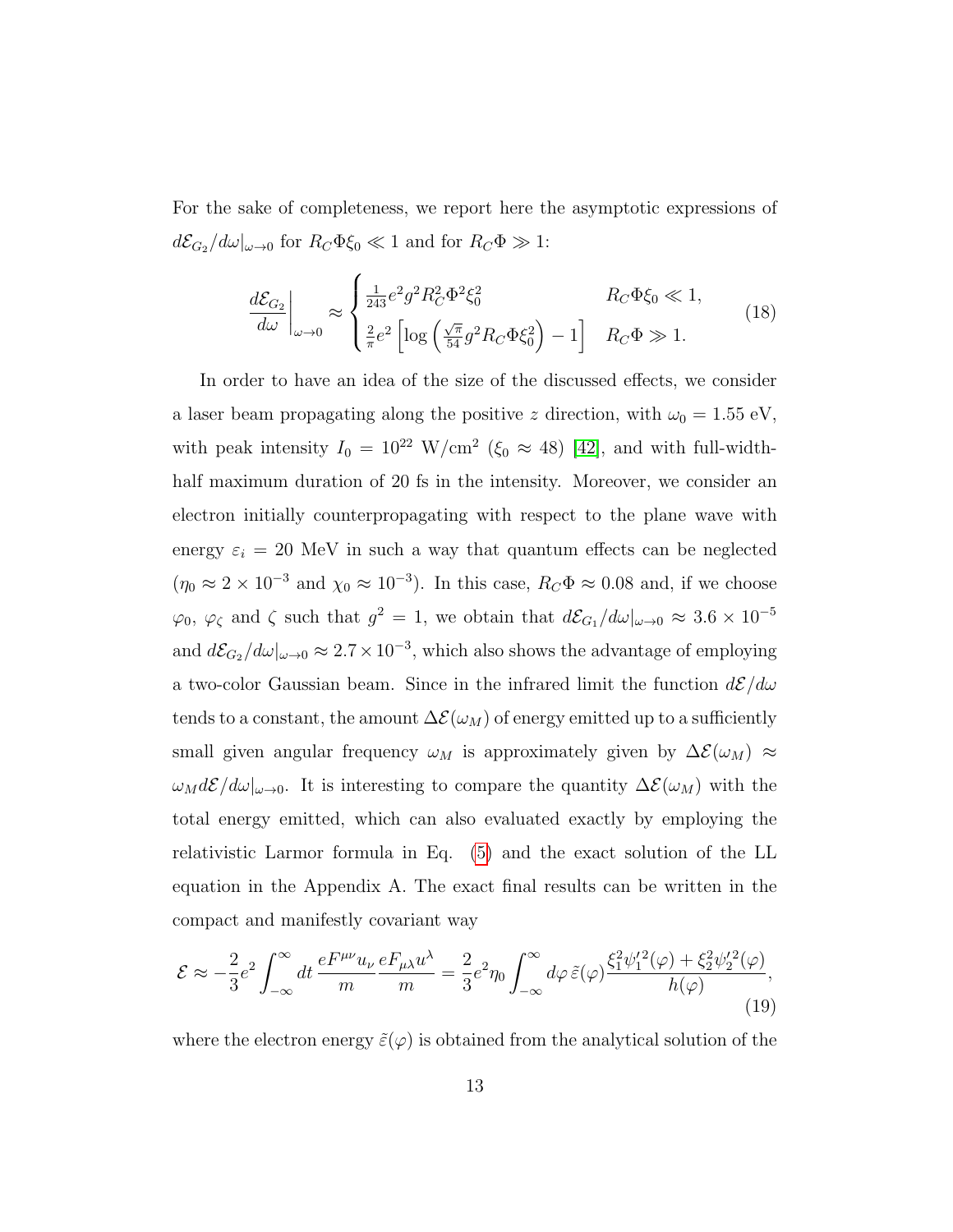LL equation by neglecting there the terms due to the derivative term in the LL equation (see the Appendix A). A numerical evaluation of this integral for the one- and two-color Gaussian beams considered above gives  $\mathcal{E}_{G_1} \approx$  $\mathcal{E}_{G_2} \approx 1$  MeV. These values are in excellent agreement with the differences  $\varepsilon_i - \varepsilon_{G_1,f} \approx \varepsilon_i - \varepsilon_{G_2,f} \approx 1$  MeV as it results from the conservation of energy. In fact, one can ascertain analytically (see the Appendix A) and numerically, that the remaining terms in the overall energy conservation equation are negligibly small in both cases. Concerning the quantities  $\Delta \mathcal{E}_{G_1}(\omega_M)$  and  $\Delta \mathcal{E}_{G_2}(\omega_M)$ , we can choose  $\omega_M = 0.2 \eta_0 \varepsilon_i / \xi_0^2 \Delta \varphi \approx 0.02$  eV in our units (see the Appendix B), such that  $\Delta \mathcal{E}_{G_1}(\omega_M) \approx 7 \times 10^{-8}$  eV and  $\Delta \mathcal{E}_{G_2}(\omega_M) \approx$  $9 \times 10^{-6}$  eV. As expected, most of the energy is emitted at frequencies much higher than  $\omega_M$  but the important result here is that the emission spectrum does not vanish in the limit  $\omega \to 0$  as if one neglects radiation reaction.

We conclude by mentioning the consequences of the above results in relation to the underlying and more fundamental theory of QED and, for the sake of convenience, we reintroduce the constants  $\hbar$  and c. We recall that the study of the infrared behavior of QED and, in particular, of the so-called "infrared divergence" goes back to the well-known Bloch-Nordsieck result [\[43\]](#page-25-11): the logarithmic infrared divergence in the total number of emitted photons in an arbitrary QED process cancels out once one takes into account self-consistently quantum radiative corrections and the finite resolution of photon detectors (see, e.g., [\[44\]](#page-26-0)). The analysis of the origin of infrared divergences in QED is still active [\[45,](#page-26-1) [46\]](#page-26-2) especially when processes occur in the presence of a background electromagnetic field [\[47\]](#page-26-3), in particular of a plane wave [\[34,](#page-25-2) [35\]](#page-25-3). Now, by formally dividing Eq. [\(4\)](#page-5-1) by  $\hbar\omega$  (before taking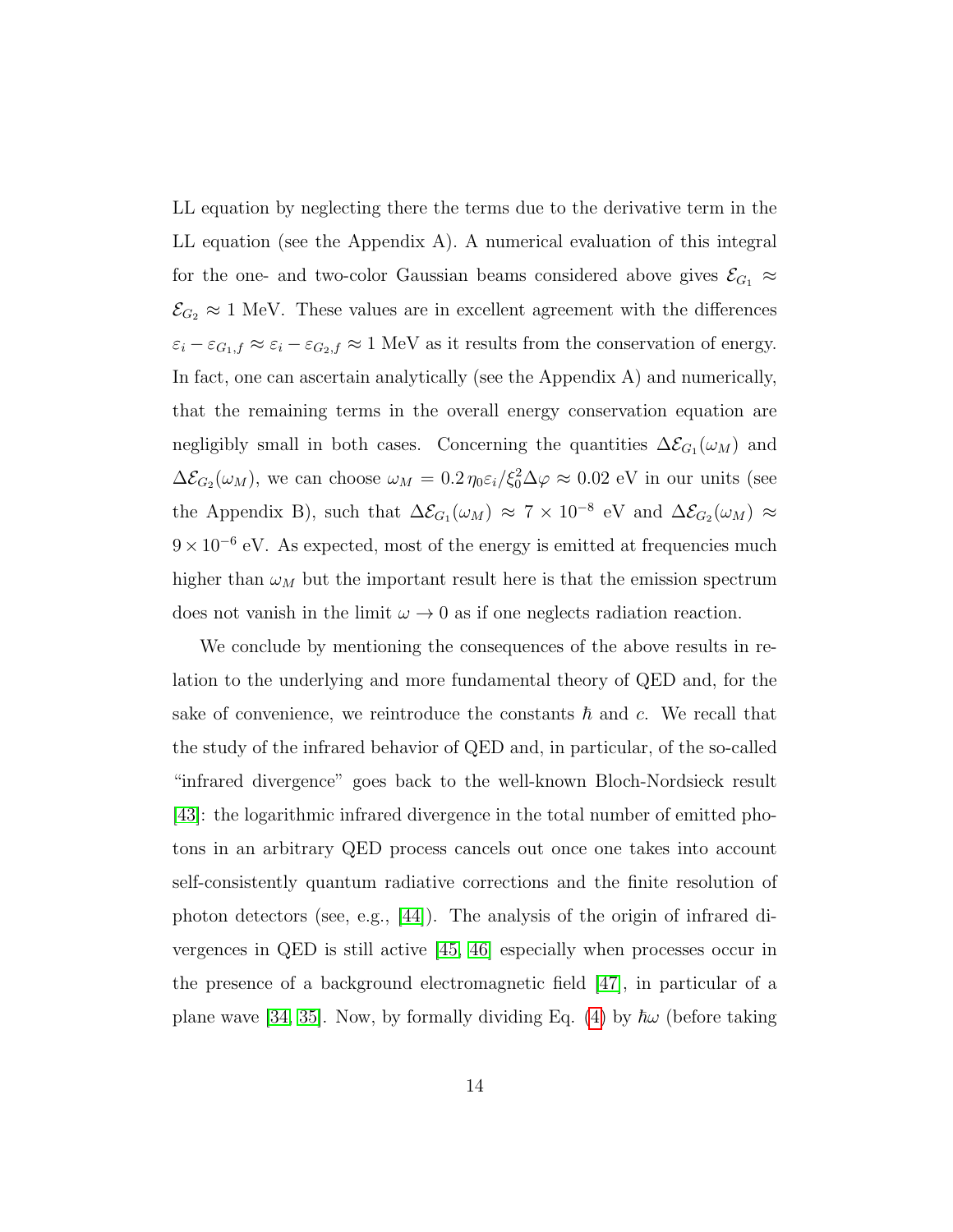the limit  $\omega \to 0$ ) and introducing a small fictitious photon mass  $\mu^1$  $\mu^1$ , one obtains that the number of photons  $\mathcal{N}(\omega_M; \mu) = \int_{\mu c^2/\hbar}^{\omega_M} d\omega \, (\hbar \omega)^{-1} d\mathcal{E}/d\omega$  emitted with energy  $\mu c^2 \leq \hbar \omega \leq \hbar \omega_M$  logarithmically diverges in the limit  $\mu \to 0$ [\[36\]](#page-25-4). This is not contradictory within the classical theory where the number of emitted photons has no physical meaning. Now, on the one hand, the spectrum in Eq. [\(1\)](#page-4-0) (once the constant c is appropriately reintroduced) divided by  $\hbar\omega$  coincides with the average number of emitted photons calculated quantum mechanically in the classical limit when the recoils of all emitted photons are negligible [\[48\]](#page-26-4). On the other hand, the LL equation is classically equivalent to the LAD equation, which has been derived from strong-field QED in [\[49,](#page-26-5) [50\]](#page-26-6) (see also [\[51\]](#page-26-7)). The wording "classically equivalent" has to be intended as the predictions of the two equations differ by effects scaling with the (classical) parameters  $\alpha \eta_0$  and  $\alpha {\chi_0}^2$  $\alpha {\chi_0}^2$ , with  $\alpha = e^2/\hbar c \approx 1/137$  being the fine-structure constant, which are much smaller than the quantum parameters  $\eta_0$  and  $\chi_0$  (see Appendix C for additional details). Thus, one can conclude that in the infrared limit of smaller and smaller values of  $\omega_M$  the quantity

$$
\mathcal{N}(\omega_M; \mu) = \frac{2}{\pi} \alpha \log \left( \frac{\hbar \omega_M}{\mu c^2} \right) \left[ \frac{\rho}{\sqrt{\rho^2 - 1}} \log \left( \rho + \sqrt{\rho^2 - 1} \right) - 1 \right], \quad (20)
$$

with  $\rho$  given by Eq. [\(9\)](#page-8-0) provides the classical limit of the corresponding number of emitted photons calculated within strong-field QED in a plane wave, in the sense specified below. In fact, as it is clear from the derivation of the LL equation from the LAD equation [\[2\]](#page-22-1) (see also Appendix C), the

<span id="page-14-1"></span><span id="page-14-0"></span><sup>1</sup>Alternatively dimensional regularization can also be employed.

<sup>&</sup>lt;sup>2</sup>Recall that  $\chi_0 = \eta_0 \xi_0$  and that in cgs units  $\alpha = e^2/\hbar c$  and  $\eta_0 = \hbar (k_0 p)/m^2 c^2$ , whereas  $\xi_0$  is a classical parameter.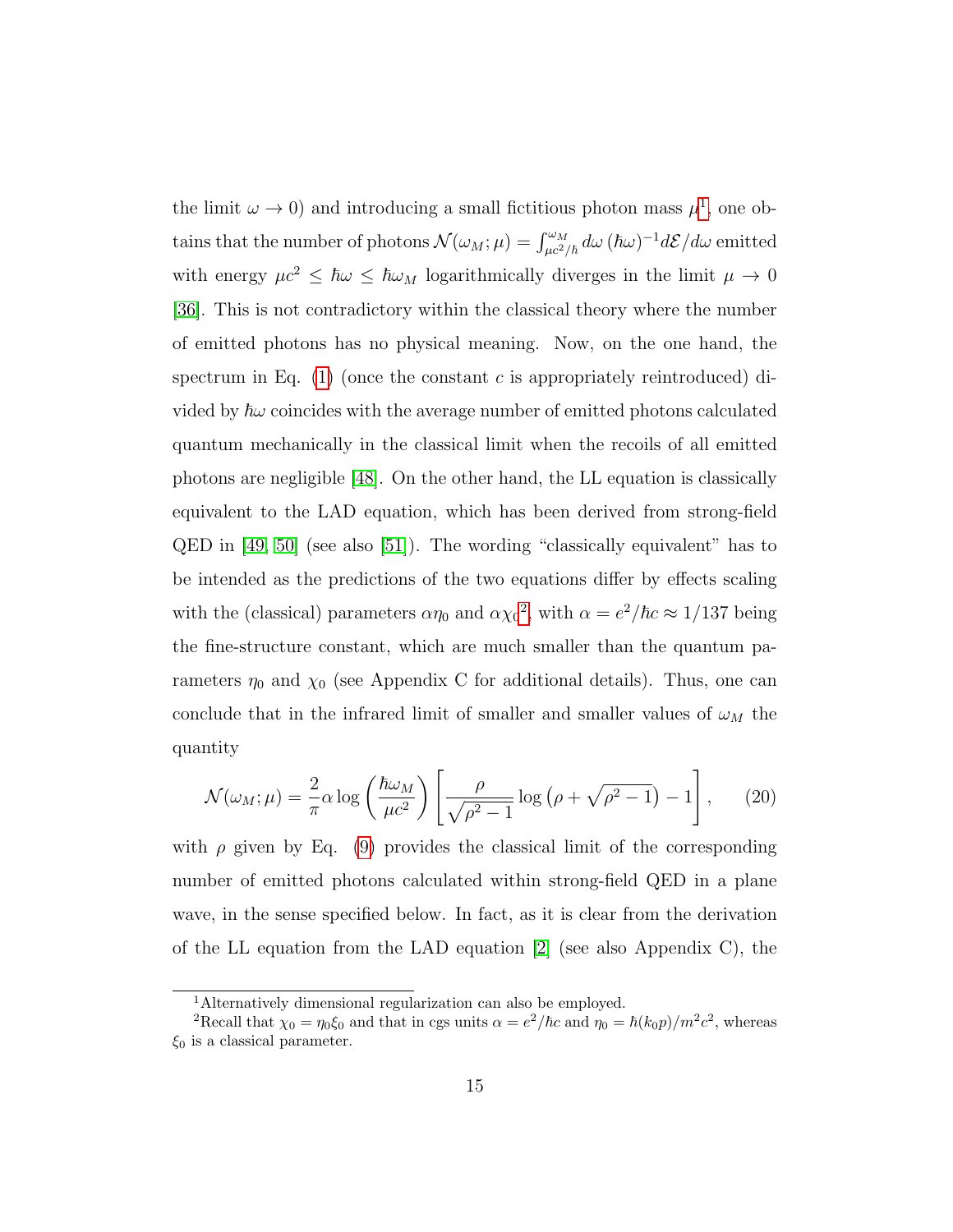quantity  $\mathcal{N}(\omega_M;\mu)$  is exact in the classical (and potentially large) parameter  $R_C$  but undergoes additional classical corrections, which scale as  $\alpha\eta_0$  and  $\alpha \chi_0$  and are, therefore, sub-leading with respect to quantum corrections<sup>[3](#page-15-0)</sup>. These additional corrections are expected to scale with the two classical parameters  $\alpha \eta_0$  and  $\alpha \chi_0$  and are neglected in the whole above analysis. Indeed, these are about two orders of magnitude smaller than already ignored quantum corrections scaling with the parameters  $\eta_0$  and  $\chi_0$ . In principle, a full quantum calculation should reproduce not only the leading-order classical corrections scaling as  $R<sub>C</sub>$  and evaluated above but also the additional classical corrections scaling as  $\alpha \eta_0$  and  $\alpha \chi_0$ , which are sub-leading with respect to the quantum ones. However, in order to obtain solely the classical limit found above an appropriate sub-set among all possible quantum processes may turn out to be sufficient.

#### 4. Conclusions

In conclusion, we have derived analytically the infrared limit of nonlinear Thomson scattering, which is valid to all orders in the classical parameter  $R_C = \alpha \chi_0 \xi_0$ , to leading order in the classical parameters  $\alpha \eta_0$  and  $\alpha \chi_0$ , and for an arbitrary plane wave. The result shows that classical radiative corrections qualitatively and quantitatively alter the infrared behavior with respect to the leading-order Lorentz dynamics. On the one hand, these results can be employed in principle as signatures of classical radiation reaction. On the other hand, they represent the classical limit of the corresponding infrared

<span id="page-15-0"></span><sup>&</sup>lt;sup>3</sup>This analysis ignores the unphysical solutions of the LAD equation, which feature a non-perturbative dependence  $\sim \exp(s/\tau)$  on the parameter  $\tau = (2/3)e^2/mc^3$  [\[52\]](#page-26-8).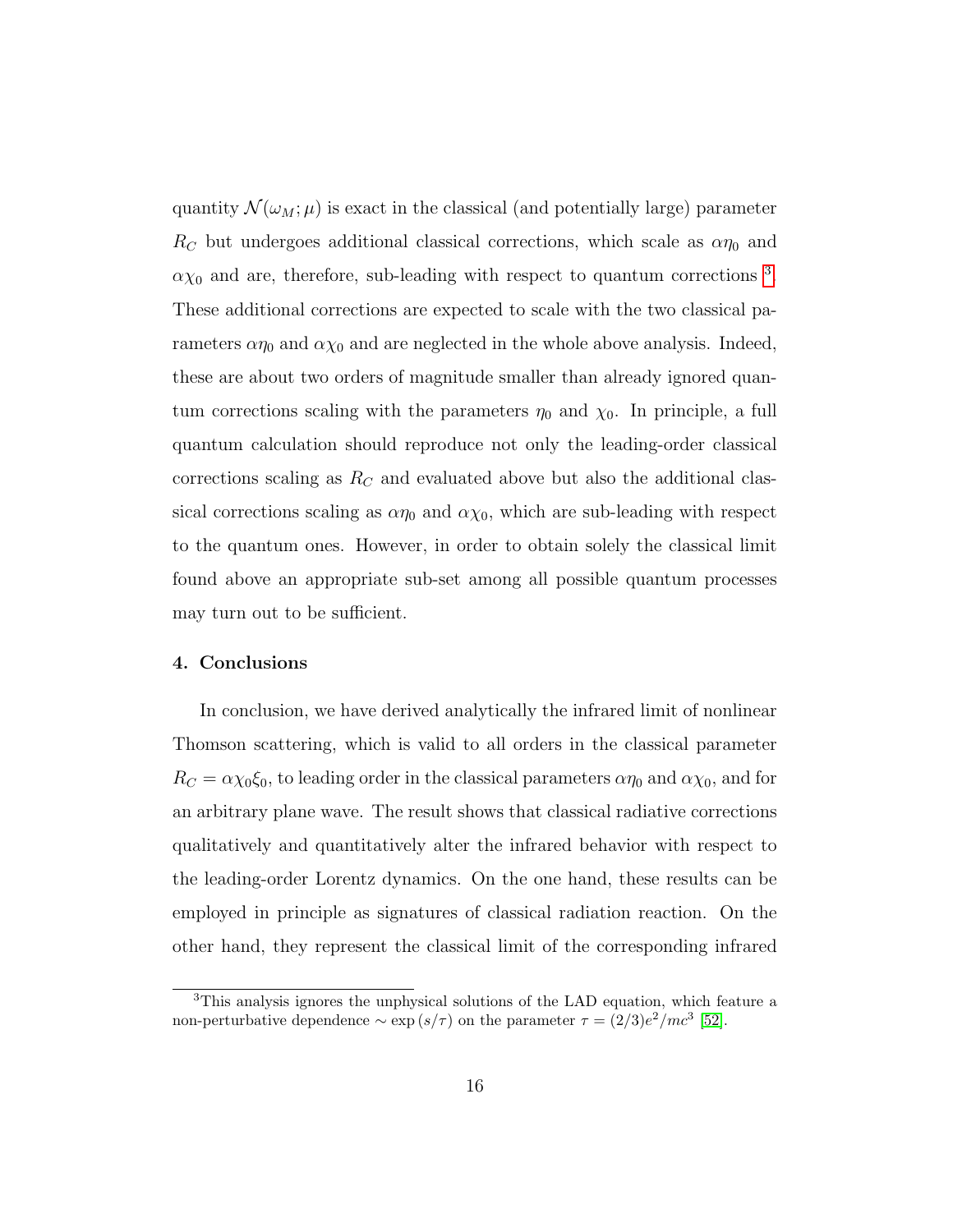behavior of strong-field QED in a plane wave, exact in  $R_C$  and to leading order in  $\alpha \eta_0$  and  $\alpha \chi_0$ . As a byproduct, we have also provided the analytical expression of the total energy emitted by an electron in an arbitrary plane wave by taking into account radiation reaction to all orders in  $R_C$ .

# Appendix A

In the present appendix we report the analytical solution of the Landau-Lifshitz (LL) equation [\[2\]](#page-22-1) in a plane wave as given in [\[33\]](#page-25-1) and the resulting overall energy-momentum conservation equation for the electron. For the sake of completeness, we also report the LL equation in an external electromagnetic field  $F^{\mu\nu} = F^{\mu\nu}(x)$  [\[2\]](#page-22-1)

<span id="page-16-0"></span>
$$
m\frac{du^{\mu}}{ds} = eF^{\mu\nu}u_{\nu} + \frac{2}{3}e^2 \left[\frac{e}{m}(\partial_{\alpha}F^{\mu\nu})u^{\alpha}u_{\nu} + \frac{e^2}{m^2}F^{\mu\nu}F_{\nu\alpha}u^{\alpha} + \frac{e^2}{m^2}(F^{\alpha\nu}u_{\nu})(F_{\alpha\lambda}u^{\lambda})u^{\mu}\right],
$$
\n(A.1)

where the notation and the units are the same as in the main text. In the case of the plane wave as defined in the main text, it is convenient to introduce the four-wave-vector  $k_0^{\mu} = \omega_0 n_0^{\mu}$  $\mu_0^{\mu}$ , where  $\omega_0$  is the central angular frequency (or, more in general, an arbitrary frequency scale describing the time dependence of the plane wave), and the laser phase  $\varphi = (k_0 x)$ . Analogously to the case of the Lorentz equation, it is natural to use  $\varphi$  as the independent variable to solve the LL equation. By choosing the initial condition of the electron four-momentum as  $\lim_{\varphi \to -\infty} p^{\mu}(\varphi) = p_i^{\mu}$  $\mu_i^{\mu}$ , the four-momentum  $p^{\mu}(\varphi)$  reads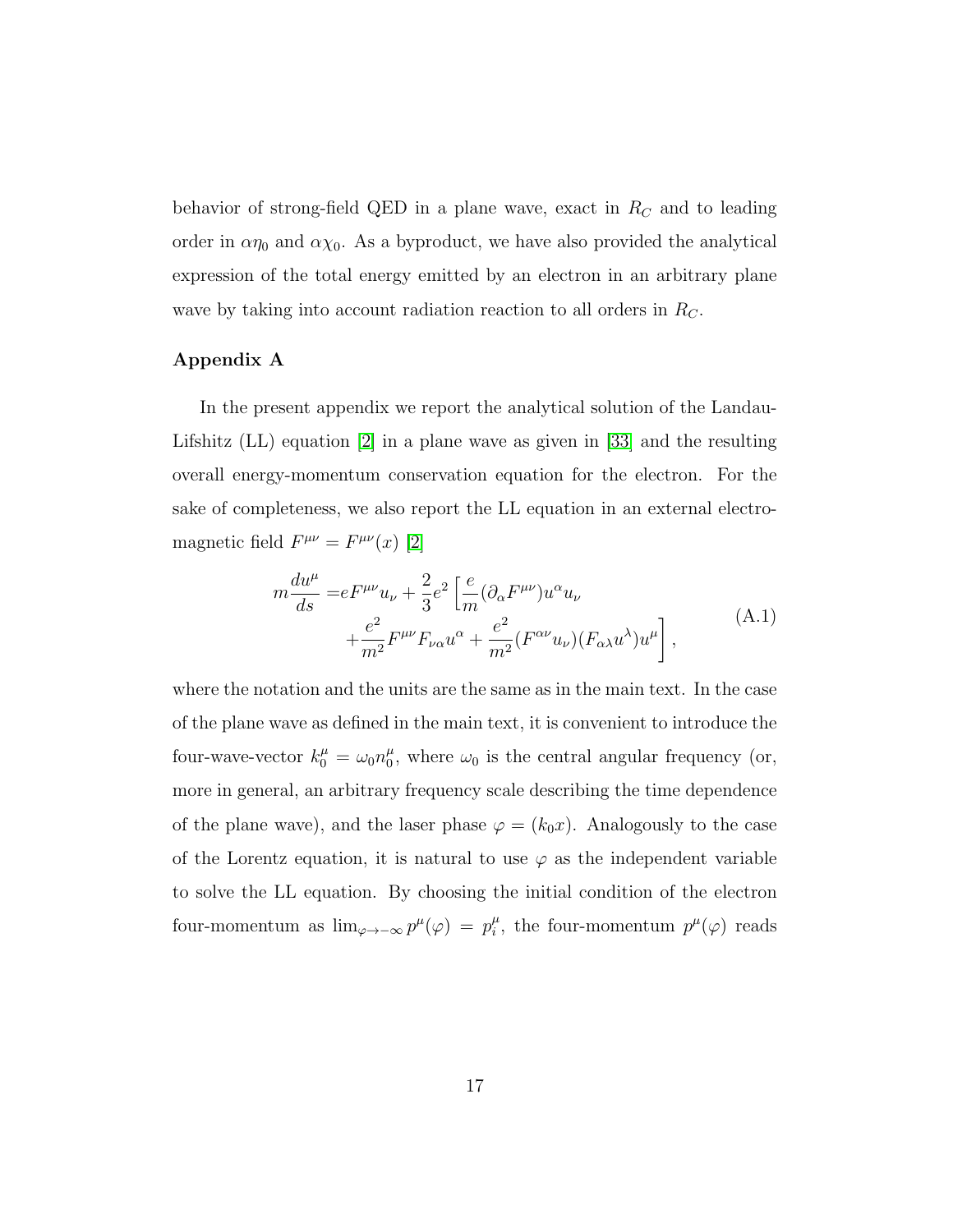<span id="page-17-0"></span>[\[33\]](#page-25-1)

$$
p^{\mu}(\varphi) = \frac{1}{h(\varphi)} \left\{ p_i^{\mu} + \frac{1}{2\eta_0} [h^2(\varphi) - 1] k_0^{\mu} + \frac{1}{\eta_0} \left[ \mathcal{I}_1(\varphi) \frac{e F_1^{\mu \nu}}{m^2} + \mathcal{I}_2(\varphi) \frac{e F_2^{\mu \nu}}{m^2} \right] p_{i,\nu} + \frac{1}{2\eta_0} \left[ \xi_1^2 \mathcal{I}_1^2(\varphi) + \xi_2^2 \mathcal{I}_2^2(\varphi) \right] k_0^{\mu} \right\},
$$
\n(A.2)

where we have introduced the constant quantities  $\eta_0 = (k_0 p_i)/m^2$ ,  $F_j^{\mu\nu} =$  $k_0^{\mu} a_j^{\nu} - k_0^{\nu} a_j^{\mu}$  $j_j^{\mu}$ , and  $\xi_j = |e\mathbf{a}_j|/m$ , with  $j = 1, 2$ , and the functions

<span id="page-17-1"></span>
$$
h(\varphi) = 1 + \frac{2}{3} e^2 \eta_0 \int_{-\infty}^{\varphi} d\tilde{\varphi} [\xi_1^2 \psi_1^{\prime 2}(\tilde{\varphi}) + \xi_2^2 \psi_2^{\prime 2}(\tilde{\varphi})]
$$
(A.3)

<span id="page-17-2"></span>and

$$
\mathcal{I}_j(\varphi) = \psi_j(\varphi)h(\varphi) + \frac{2}{3}e^2\eta_0\psi'_j(\varphi) - \frac{2}{3}e^2\eta_0 \int_{-\infty}^{\varphi} d\tilde{\varphi} \,\psi_j(\tilde{\varphi})[\xi_1^2\psi_1'^2(\tilde{\varphi}) + \xi_2^2\psi_2'^2(\tilde{\varphi})].
$$
\n(A.4)

Note that the solution of the Lorentz equation is formally obtained by setting  $e^2 = 0$  in the functions  $h(\varphi)$  and  $\mathcal{I}_j(\varphi)$  (see, e.g., [\[2\]](#page-22-1)). Also, if one assumes that  $|\psi_j'(\varphi)| \sim |\psi_j(\varphi)|$ , the term proportional to  $\psi_j'(\varphi)$  in  $\mathcal{I}_j(\varphi)$ can be neglected according to Landau and Lifshitz reduction of order [\[2\]](#page-22-1). This can also be seen directly from the LL equation because  $eF^{\mu\nu}u_{\nu}$  +  $(2/3)e^{2}(e/m)(\partial_{\alpha}F^{\mu\nu})u^{\alpha}u_{\nu} = e[F^{\mu\nu} + (2/3)e^{2}\eta_{0}F^{\prime\mu\nu}/h(\phi)]u_{\nu}$ , which shows that the second term is about  $\alpha \eta_0$  times smaller than the first one (see [\[2\]](#page-22-1)). Having neglected this term, the overall energy-momentum conservation law is obtained by integrating the remaining terms of the LL equation with respect to the proper time s, by performing the change of variable from s to  $\varphi$  [ds = h( $\varphi$ )d $\varphi$ /m<sub>10</sub>], and by replacing everywhere the exact solution. The result can be written in the form  $p_f^{\mu} - p_i^{\mu} = W^{\mu} + P^{\mu} + R^{\mu}$ , where

$$
W^{\mu} = \frac{1}{3} e^2 k_0^{\mu} \int_{-\infty}^{\infty} d\varphi \, [\xi_1^2 \psi_1^2(\varphi) + \xi_2^2 \psi_2^2(\varphi)] [\xi_1^2 \psi_1^{\prime 2}(\varphi) + \xi_2^2 \psi_2^{\prime 2}(\varphi)] \tag{A.5}
$$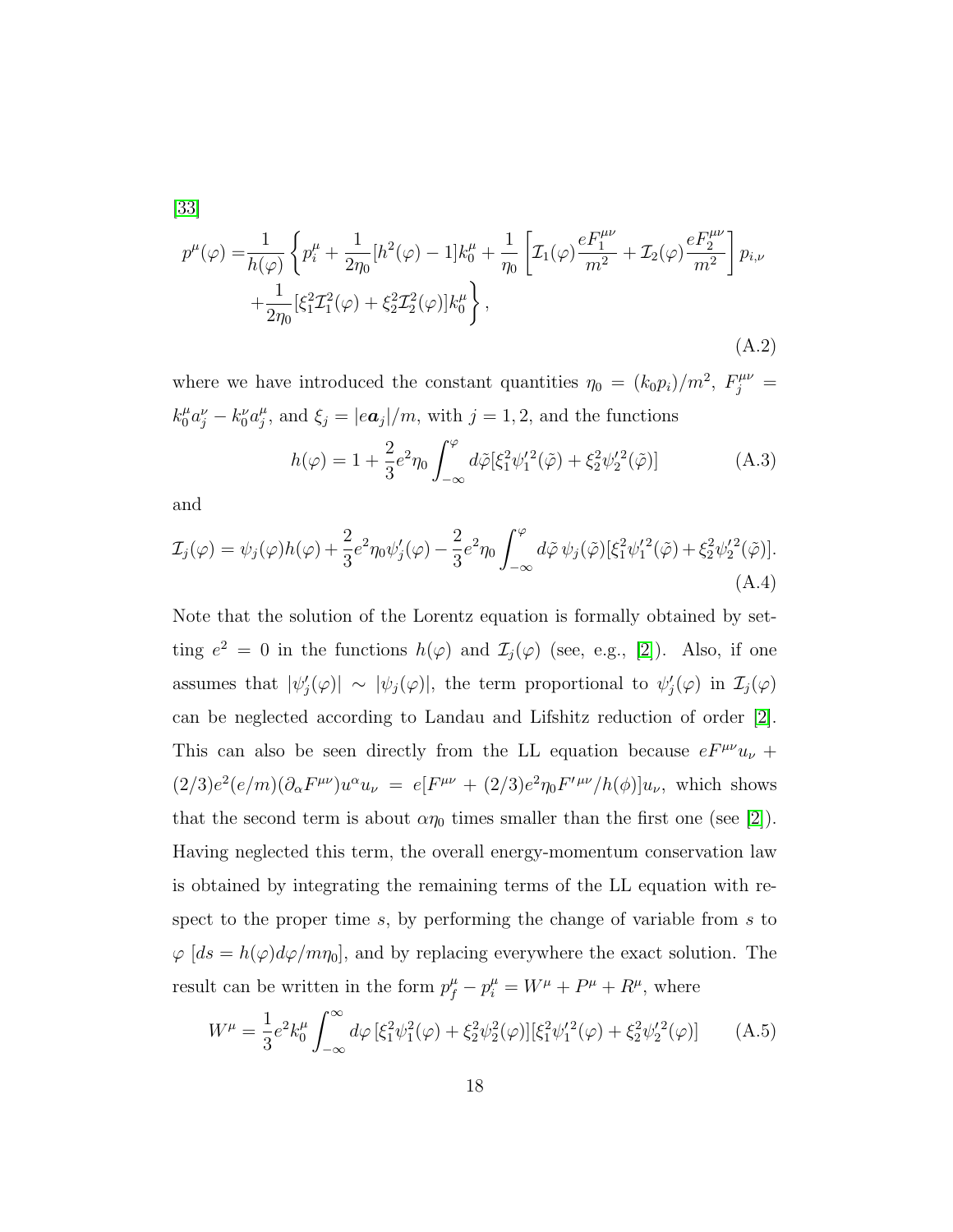arises from the Lorentz-four-force in the LL equation and is the energymomentum transferred by the plane wave to the electron as it moves inside the plane wave (this quantity also vanishes if radiation-reaction effects are ignored), where

$$
P^{\mu} = \frac{2}{3} e^2 k_0^{\mu} \int_{-\infty}^{\infty} d\varphi \left[ \xi_1^2 \psi_1^{\prime 2}(\varphi) + \xi_2^2 \psi_2^{\prime 2}(\varphi) \right]
$$
 (A.6)

arises from the first term in the second line of the LL equation [see Eq.  $(A.1)$ ] and is the energy-momentum transferred from the plane wave to the electron concurrently with the emission of radiation, and where

$$
R^{\mu} = -\frac{2}{3}e^2 \eta_0 \int_{-\infty}^{\infty} d\varphi \, \tilde{p}^{\mu}(\varphi) \frac{\xi_1^2 \psi_1^{\prime 2}(\varphi) + \xi_2^2 \psi_2^{\prime 2}(\varphi)}{h(\varphi)}
$$
(A.7)

arises from the second term in the second line of the LL equation [the Larmor term, see Eq. [\(A.1\)](#page-16-0)] and is the energy-momentum radiated by the electron. Here,  $\tilde{p}^{\mu}(\varphi)$  is obtained from Eq. [\(A.2\)](#page-17-0) by neglecting the terms in  $\mathcal{I}_j(\varphi)$  due to the derivative term in the LL equation.

# Appendix B

In this appendix we provide a suitable expression for the upper limit  $\omega_M$ of the emitted angular frequencies  $\omega$  such that the phase  $\Psi = \omega_M(t - \mathbf{n} \cdot \mathbf{r})$  can be neglected in Eq. [\(1\)](#page-4-0). Since we need only an order-of-magnitude estimate of  $\omega_M$ , for the sake of simplicity: 1) we neglect radiation-reaction effects; 2) we assume, as it is also usually the case in experiments [\[26,](#page-24-3) [27\]](#page-24-4), that the electron is initially counterpropagating with respect to the laser field with energy  $\varepsilon_i \gg m\zeta_0 \gg m$ ; 3) we look at emission directions **n** where most of the radiation is emitted such that if  $\mathbf{n} \cdot \mathbf{\beta} = \beta \cos \theta$ , then  $\theta \lesssim \theta^* = \xi_0 / \gamma_i \ll 1$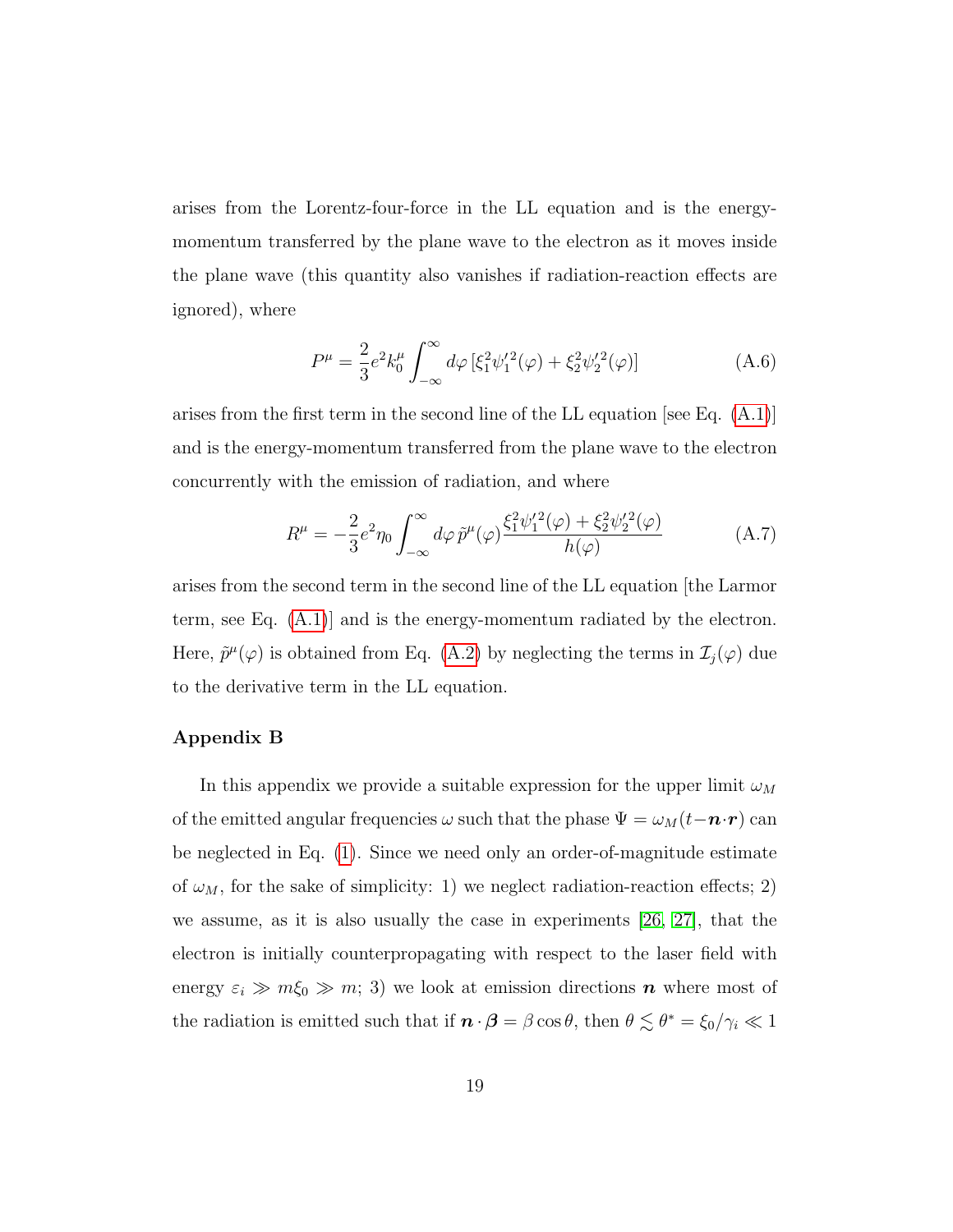(see, e.g., [\[53\]](#page-26-9)). Without loss of generality for the estimation of  $\omega_M$ , we can also assume that  $r(0) = 0$ , such that

$$
\Psi \lesssim \frac{\omega_M}{m\eta_0} \int_0^{\varphi} d\tilde{\varphi} \,\gamma_0(\tilde{\varphi}) \left[ 1 - \beta_0(\tilde{\varphi}) + \frac{\theta^{*2}}{2} \right],\tag{B.1}
$$

where  $\beta_0(\varphi)$  and  $\gamma_0(\varphi)$  are the phase dependent modulus of the electron velocity and its Lorentz factor according to the Lorentz equation (see the Appendix A). Now, the pre-exponential function in Eq. [\(1\)](#page-4-0) is different from zero only while the electron is accelerated. Thus, if  $\Delta\varphi$  denotes a measure of the plane wave pulse duration, we can say that  $\varphi \lesssim \Delta \varphi$  in Eq. [\(B.1\)](#page-16-0) such that

$$
\Psi \lesssim \frac{\omega_M}{2\varepsilon_i \eta_0} (1 + \theta^{*2} \gamma_i^2) \Delta \varphi.
$$
\n(B.2)

Recall, in fact, that under the above assumptions it is  $\gamma_0(\varphi) \approx \gamma_i \gg 1$ (see the Appendix A). In conclusion, for the sake of estimate we can set  $\omega_M = 0.2 \eta_0 \varepsilon_i / \xi_0^2 \Delta \varphi.$ 

# Appendix C

In the present appendix, we would like to show explicitly that the LL equation  $(A.1)$  differs from the LAD equation  $[5, 6, 7]$  $[5, 6, 7]$  $[5, 6, 7]$ 

$$
m\frac{du^{\mu}}{ds} = eF^{\mu\nu}u_{\nu} + \frac{2}{3}e^{2}\left(\frac{d^{2}u^{\mu}}{ds^{2}} + \frac{du^{\nu}}{ds}\frac{du_{\nu}}{ds}u^{\mu}\right)
$$
(C.1)

only by terms being in order of magnitude about  $1/\alpha$   $\approx$  137 times smaller than quantum effects. We recall that we employ units with  $\hbar = c = 4\pi\epsilon_0 = 1$ , such that  $\alpha = e^2$ . It is clear that, depending on the specific space-time configuration of the external electromagnetic field, a more detailed analysis may be required to draw quantitative conclusions and here we limit ourselves to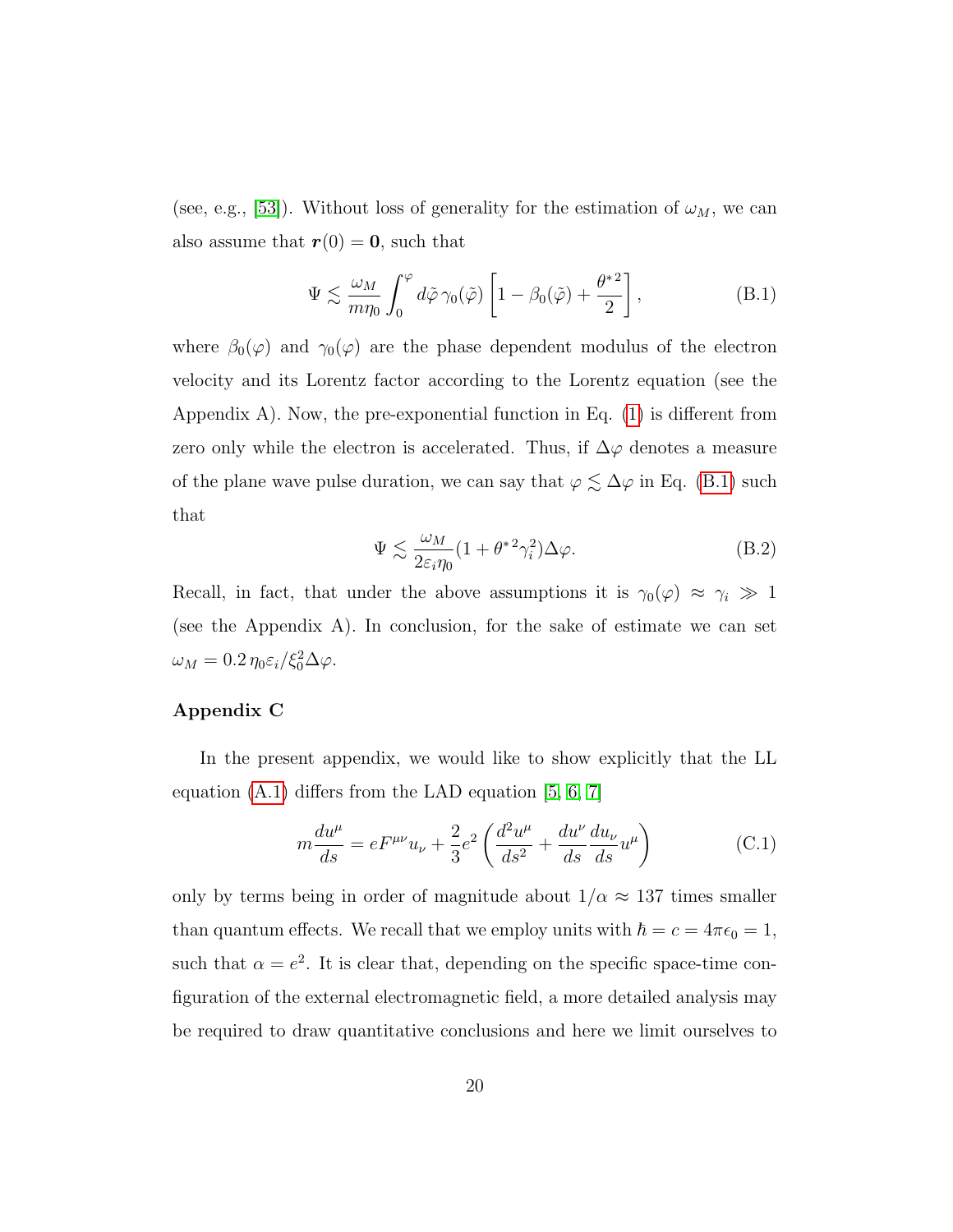study the general scaling of the various terms in the LL and the LAD equations. Now, it is first convenient to introduce the dimensionless quantities

$$
\kappa = \frac{e}{|e|}, \qquad \zeta^{\mu} = \frac{3}{2} \frac{x^{\mu}}{r_0}, \qquad \sigma = \frac{3}{2} \frac{s}{r_0}, \qquad \Phi^{\mu\nu}(x) = \frac{2}{3} \frac{F^{\mu\nu}(x)}{F_0}.
$$
 (C.2)

Here, we have introduced the quantities  $r_0 = e^2/m = \alpha \lambda_C$  (classical electron radius) and  $F_0 = m^2/|e|^3 = F_{cr}/\alpha$  (critical field of classical electrodynamics), where  $\lambda_C = 1/m$  (Compton wavelength) and  $F_{cr} = m^2/|e|$  (critical field of QED) are the typical length scale and field scale of QED [\[54\]](#page-26-10).

By multiply the LAD equation by  $(2/3)e^2/m^2$ , it can be written in the convenient form

$$
\frac{du^{\mu}}{d\sigma} = \kappa \Phi^{\mu\nu} u_{\nu} + \frac{d^2 u^{\mu}}{d\sigma^2} + \frac{du^{\nu}}{d\sigma} \frac{du_{\nu}}{d\sigma} u^{\mu}.
$$
 (C.3)

Now, the original LL equation is obtained by replacing the four-acceleration in the radiation-reaction force with the Lorentz force divided by  $m$  up to terms of the order of  $e^4$ . In order to obtain the LL equation up to the order  $e^6$ , we need to expand Eq. [\(C.3\)](#page-17-1) up to the order  $e^8$  having in mind that  $u^{\mu} = O(e^{0}), d/d\sigma = O(e^{2}),$  and  $\Phi^{\mu\nu}(x) = O(e^{3}).$  It is laborious but straightforward to show that the LL equation up to the order  $e^6$  can be written in the convenient form

$$
\frac{du^{\mu}}{d\sigma} = \kappa \Phi^{\mu\nu} u_{\nu} + \kappa [\nabla_{\lambda} (\Phi^{\mu\nu}) u_{\nu} + \nabla_{\lambda} \nabla_{\rho} (\Phi^{\mu\nu}) u^{\rho} u_{\nu}] u^{\lambda} \n+ [\Phi^{\mu\lambda} \Phi_{\lambda\rho} + 2 \nabla_{\lambda} (\Phi^{\mu\nu} \Phi_{\nu\rho}) + \nabla^{\lambda} (\Phi^{\mu\nu}) \Phi_{\lambda\rho} u_{\nu}] u^{\rho} \n+ \Phi^{\nu\rho} u_{\rho} [\Phi_{\nu\lambda} + 4 \nabla_{\beta} (\Phi_{\nu\lambda}) u^{\beta}] u^{\lambda} u^{\mu},
$$
\n(C.4)

where the symbol  $\nabla_{\mu}$  indicates the derivative with respect to the dimensionless coordinates  $\zeta^{\mu}$ , such that  $\nabla_{\mu} = O(e^2)$ . Now, the first term in each square bracket corresponds to the LL equation and all others are the higher-order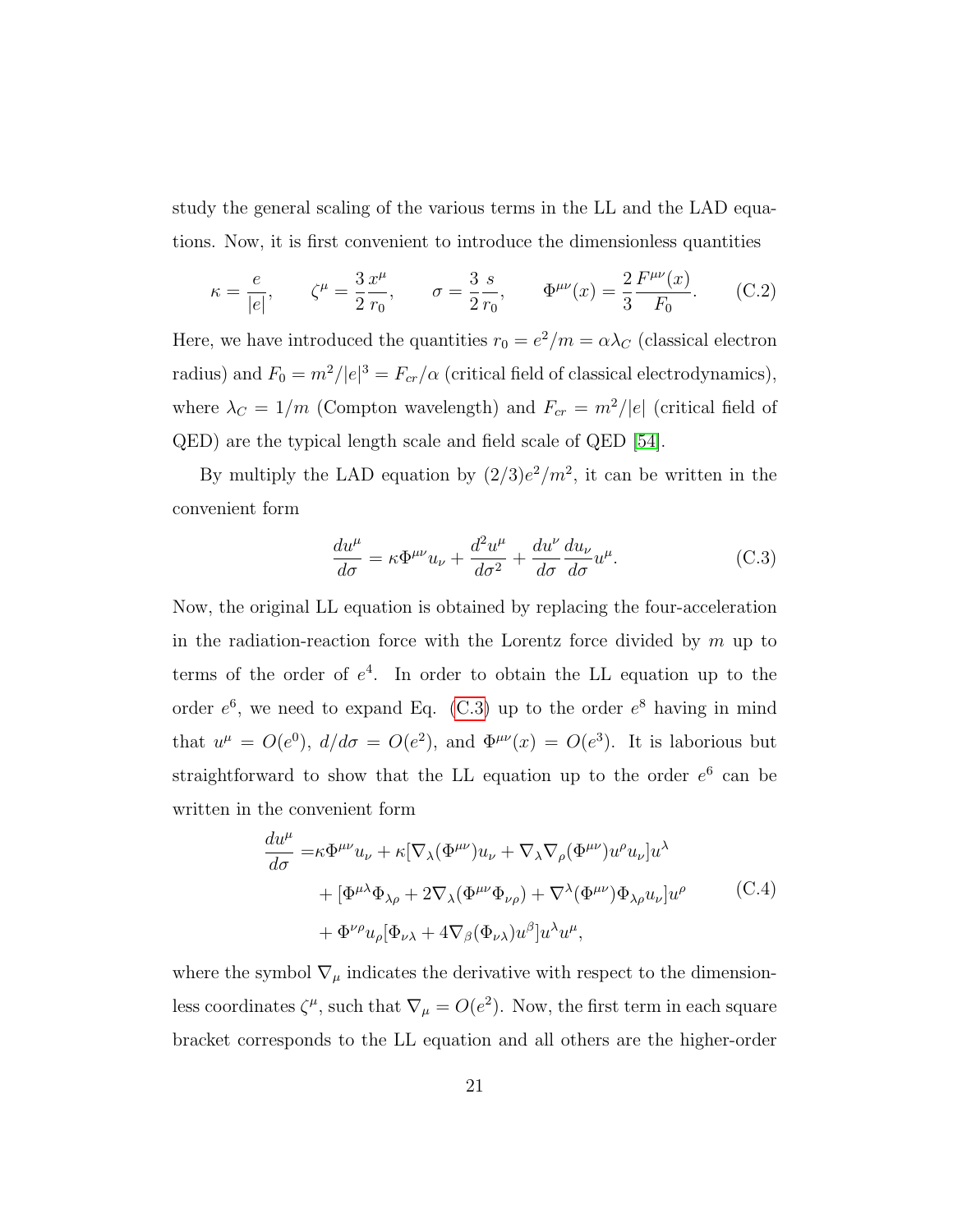corrections, of the order of either  $e^5$  or  $e^6$ . By indicating as  $\chi$  and  $\eta$  the parameters reducing to  $\chi_0$  and to  $\eta_0$  in the case of a plane wave, it is clear that  $\sqrt{-\Phi^{\mu\lambda}(x)u_\lambda\Phi_{\mu\nu}(x)u^\nu} \sim \alpha\chi$  and  $u^\mu \nabla_\mu \sim \alpha\eta$ , such that the higher-order terms are always either  $\alpha \chi$  or  $\alpha \eta$  times smaller than the leading-order terms included in the original LL equation. We conclude by making two remarks. Firstly, the form [\(C.3\)](#page-17-1) of the LAD equation and the scaling of each term in it clearly shows that the above conclusion will be true also at higher orders in e. In this respect, it is worth noticing that, in constructing higher-order terms, the four-vector  $u^{\mu}$  in the last term of the LAD equation can only be contracted either with  $\Phi_{\mu\nu}(x)$  or with  $\nabla_{\mu}$ , resulting into corrections of the order of either  $\alpha \chi$  or  $\alpha \eta$ , respectively. Secondly, we draw attention to the last term  $(\Phi^{\nu\rho}u_{\rho}\Phi_{\nu\lambda}u^{\lambda})u^{\mu}$  in Eq. [\(C.4\)](#page-17-2) proportional to  $u^{\mu}$ . Due to the extra Lorentz factor arising because of the un-contracted four-vector  $u^{\mu}$ , the classical parameter  $R_C = \alpha \chi_0 \xi_0$  appears in the analytical solution of the LL equation in a plane wave (see the Appendix A), which can be much larger than  $\alpha\chi_0$ . However, the correction  $4[\Phi^{\nu\rho}u_{\rho}\nabla_{\beta}(\Phi_{\nu\lambda})u^{\beta}u^{\lambda}]u^{\mu}$  to this term in Eq. [\(C.4\)](#page-17-2) is also proportional to  $u^{\mu}$ , such that the effects arising from this correction will always be  $\alpha\eta$  times smaller than the effects scaling with  $R_C$ and then negligible with respect to the quantum corrections to the latter effects.

### Acknowledgments

I am grateful to O. Skoromnik for an insightful discussion on quantum infrared divergences.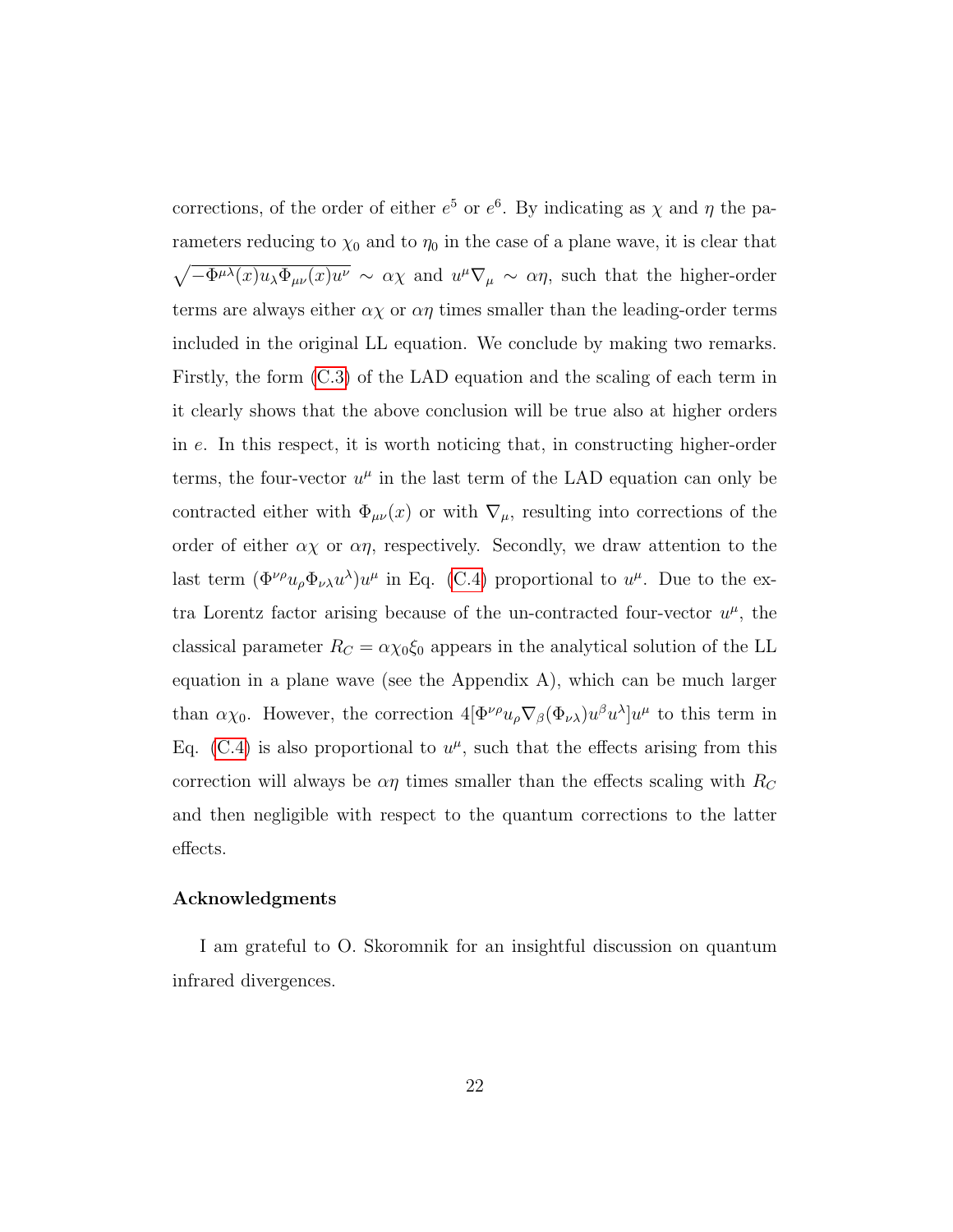# References

- <span id="page-22-0"></span>[1] J. D. Jackson, Classical Electrodynamics, Wiley, New York, 1975.
- <span id="page-22-1"></span>[2] L. D. Landau, E. M. Lifshitz, The Classical Theory of Fields, Elsevier, Oxford, 1975.
- <span id="page-22-2"></span>[3] A. O. Barut, Electrodynamics and Classical Theory of Fields and Particles, Dover Publications, New York, 1980.
- <span id="page-22-3"></span>[4] F. Rohrlich, Classical Charged Particles, World Scientific, Singapore, 2007.
- <span id="page-22-4"></span>[5] M. Abraham, Theorie der Elektrizität, Teubner, Leipzig, 1905.
- <span id="page-22-5"></span>[6] H. A. Lorentz, The Theory of Electrons, Teubner, Leipzig, 1909.
- <span id="page-22-6"></span>[7] P. A. M. Dirac, Proc. R. Soc. London, Ser. A 167 (1938) 148.
- <span id="page-22-7"></span>[8] J. Koga, Phys. Rev. E 70 (2004) 046502.
- <span id="page-22-8"></span>[9] S. V. Bulanov, T. Z. Esirkepov, M. Kando, J. K. Koga, S. S. Bulanov, Phys. Rev. E 84 (2011) 056605.
- <span id="page-22-9"></span>[10] Y. Kravets, A. Noble, D. Jaroszynski, Phys. Rev. E 88 (2013) 011201.
- <span id="page-22-10"></span>[11] M. Vranic, J. L. Martins, J. Vieira, R. A. Fonseca, L. O. Silva, Phys. Rev. Lett. 113 (2014) 134801.
- <span id="page-22-11"></span>[12] T. G. Blackburn, C. P. Ridgers, J. G. Kirk, A. R. Bell, Phys. Rev. Lett. 112 (2014) 015001.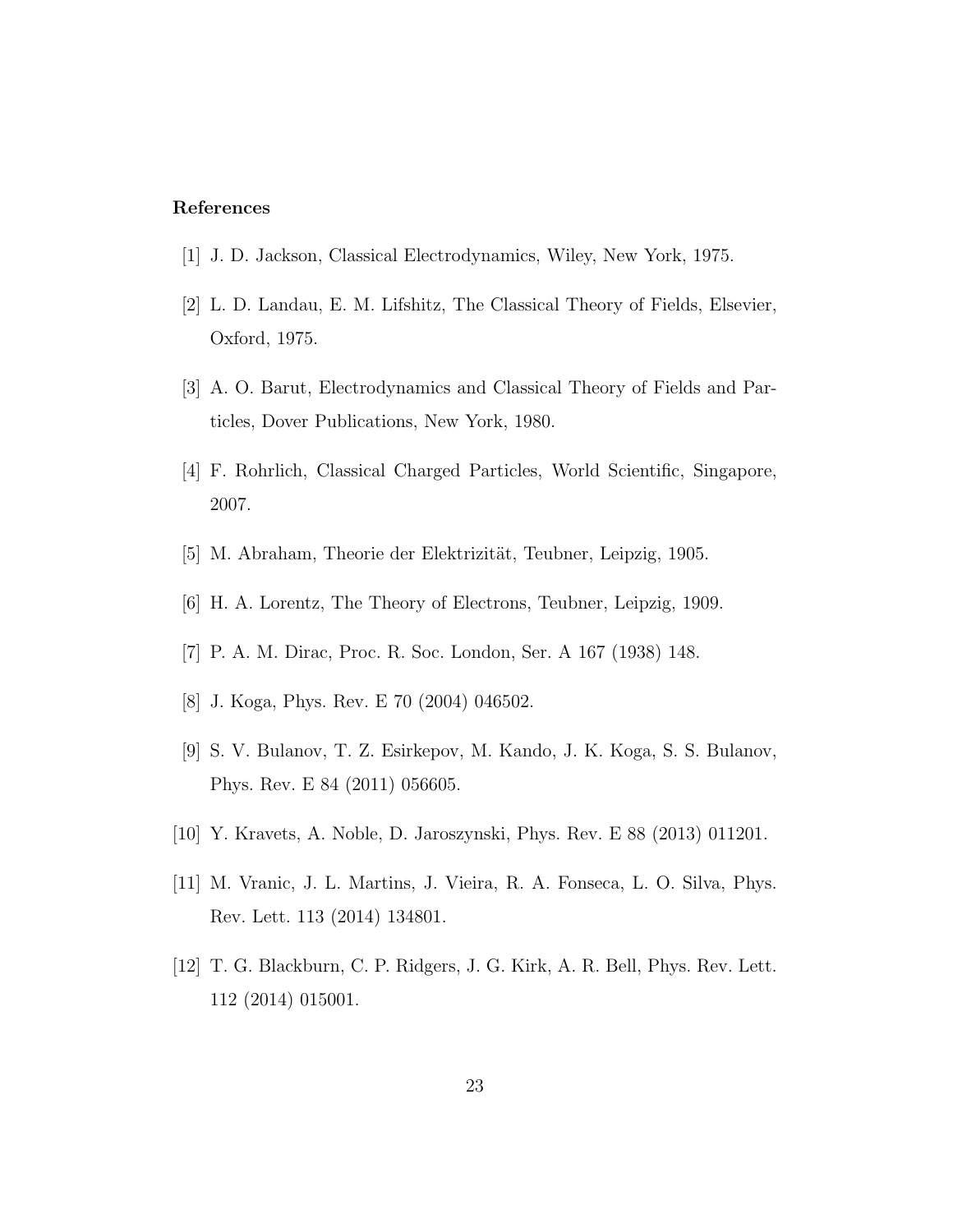- <span id="page-23-0"></span>[13] M. Tamburini, C. H. Keitel, A. Di Piazza, Phys. Rev. E 89 (2014) 021201.
- <span id="page-23-1"></span>[14] J.-X. Li, K. Z. Hatsagortsyan, C. H. Keitel, Phys. Rev. Lett. 113 (2014) 044801.
- <span id="page-23-2"></span>[15] T. Heinzl, C. Harvey, A. Ilderton, M. Marklund, S. S. Bulanov, S. Rykovanov, C. B. Schroeder, E. Esarey, W. P. Leemans, Phys. Rev. E 91 (2015) 023207.
- <span id="page-23-3"></span>[16] S. R. Yoffe, Y. Kravets, A. Noble, D. A. Jaroszynski, New J. Phys. 17 (2015) 053025.
- <span id="page-23-4"></span>[17] R. Capdessus, P. McKenna, Phys. Rev. E 91 (2015) 053105.
- <span id="page-23-5"></span>[18] M. Vranic, T. Grismayer, R. A. Fonseca, L. O. Silva, New J. Phys. 18 (2016) 073035.
- <span id="page-23-6"></span>[19] V. Dinu, C. Harvey, A. Ilderton, M. Marklund, G. Torgrimsson, Phys. Rev. Lett. 116 (2016) 044801.
- <span id="page-23-7"></span>[20] A. Di Piazza, T. N. Wistisen, U. I. Uggerhøj, Phys. Lett. B 765 (2017) 1.
- <span id="page-23-8"></span>[21] C. N. Harvey, A. Gonoskov, A. Ilderton, M. Marklund, Phys. Rev. Lett. 118 (2017) 105004.
- <span id="page-23-9"></span>[22] C. P. Ridgers, T. G. Blackburn, D. Del Sorbo, L. E. Bradley, C. Slade-Lowther, C. D. Baird, S. P. D. Mangles, P. McKenna, M. Marklund, C. D. Murphy, A. G. R. Thomas, J. Plasma Phys. 83 (5) (2017) 715830502.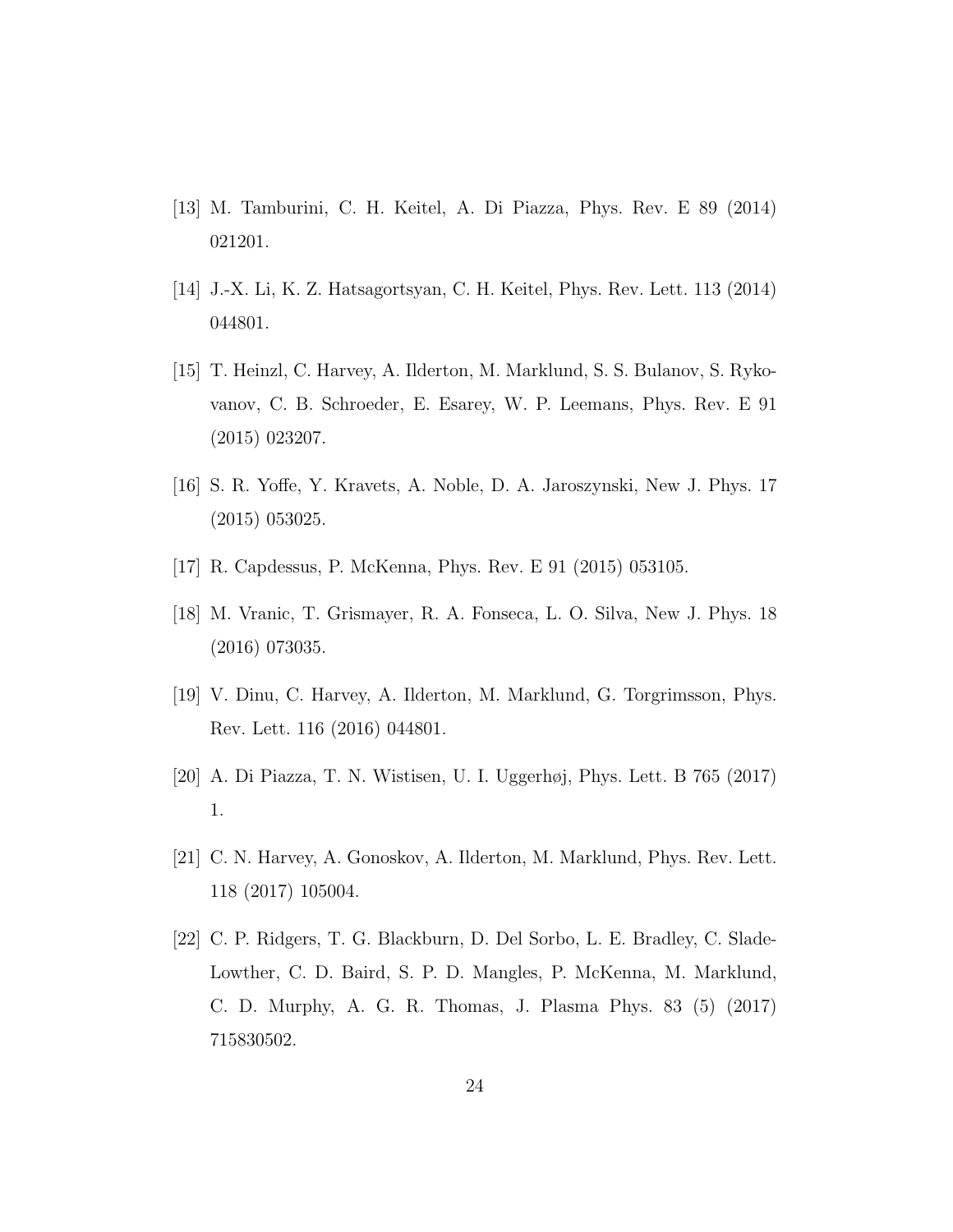- <span id="page-24-0"></span>[23] F. Niel, C. Riconda, F. Amiranoff, R. Duclous, M. Grech, [arXiv:1707.02618.](http://arxiv.org/abs/1707.02618)
- <span id="page-24-1"></span>[24] F. Niel, C. Riconda, F. Amiranoff, M. Lobet, J. Derouillat, F. Pérez, T. Vinci, M. Grech, [arXiv:1802.02927.](http://arxiv.org/abs/1802.02927)
- <span id="page-24-2"></span>[25] T. N. Wistisen, A. Di Piazza, H. V. Knudsen, U. I. Uggerhøj, Nat. Commun. 9 (2018) 795.
- <span id="page-24-3"></span>[26] J. M. Cole, K. T. Behm, E. Gerstmayr, T. G. Blackburn, J. C. Wood, C. D. Baird, M. J. Duff, C. Harvey, A. Ilderton, A. S. Joglekar, K. Krushelnick, S. Kuschel, M. Marklund, P. McKenna, C. D. Murphy, K. Poder, C. P. Ridgers, G. M. Samarin, G. Sarri, D. R. Symes, A. G. R. Thomas, J. Warwick, M. Zepf, Z. Najmudin, S. P. D. Mangles, Phys. Rev. X 8 (2018) 011020.
- <span id="page-24-4"></span>[27] K. Poder, M. Tamburini, G. Sarri, A. Di Piazza, S. Kuschel, C. D. Baird, K. Behm, S. Bohlen, J. M. Cole, M. Duff, E. Gerstmayr, C. H. Keitel, K. Krushelnick, S. P. D. Mangles, P. McKenna, C. D. Murphy, Z. Najmudin, C. P. Ridgers, G. M. Samarin, D. Symes, A. G. R. Thomas, J. Warwick, M. Zepf, [arXiv:1709.01861.](http://arxiv.org/abs/1709.01861)
- <span id="page-24-5"></span>[28] R. T. Hammond, Electron. J. Theor. Phys. 7 (2010) 221.
- <span id="page-24-6"></span>[29] A. Di Piazza, C. Müller, K. Z. Hatsagortsyan, C. H. Keitel, Rev. Mod. Phys. 84 (2012) 1177.
- <span id="page-24-7"></span>[30] D. A. Burton, A. Noble, Contemp. Phys. 55 (2014) 110.
- <span id="page-24-8"></span>[31] P. Woodward, J. IEE 93 (1946) 1554.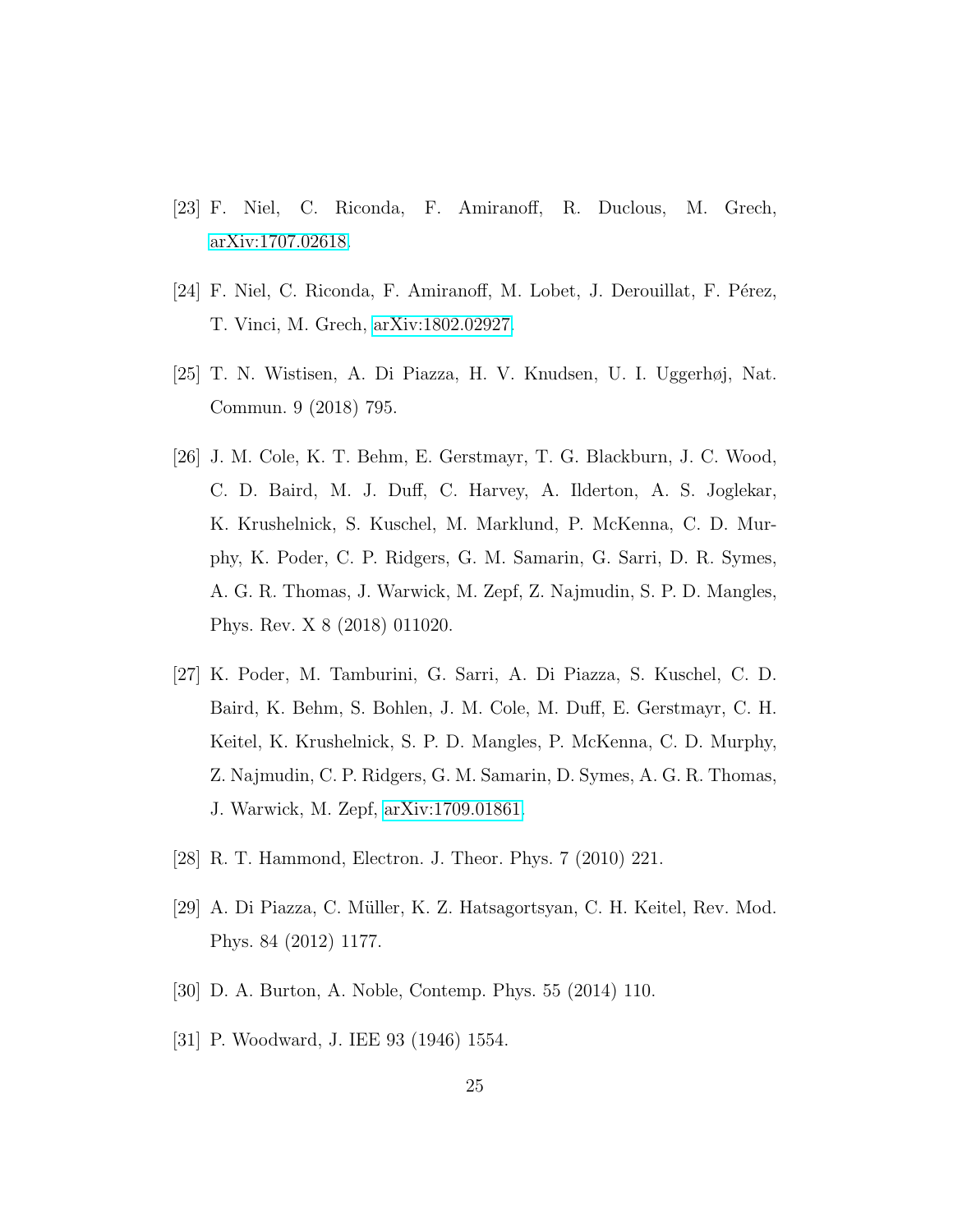- <span id="page-25-0"></span>[32] P. Woodward, J. Lawson, J. IEE 95 (1948) 363.
- <span id="page-25-1"></span>[33] A. Di Piazza, Lett. Math. Phys. 83 (2008) 305.
- <span id="page-25-2"></span>[34] V. Dinu, T. Heinzl, A. Ilderton, Phys. Rev. D 86 (2012) 085037.
- <span id="page-25-3"></span>[35] A. Ilderton, G. Torgrimsson, Phys. Rev. D 87 (2013) 085040.
- <span id="page-25-4"></span>[36] M. E. Peskin, D. V. Schroeder, An Introduction to Quantum Field Theory, Westview Press, Boulder, 1995.
- <span id="page-25-5"></span>[37] C. Harvey, T. Heinzl, M. Marklund, Phys. Rev. D 84 (2011) 116005.
- <span id="page-25-6"></span>[38] V. I. Ritus, J. Sov. Laser Res. 6 (1985) 497.
- <span id="page-25-7"></span>[39] Extreme Light Infrastructure (ELI), https://eli-laser.eu/ (2017).
- <span id="page-25-8"></span>[40] D. Papadopoulos, J. Zou, C. Le Blanc, G. Chériaux, P. Georges, F. Druon, G. Mennerat, P. Ramirez, L. Martin, A. Fréneaux, A. Beluze, N. Lebas, P. Monot, F. Mathieu, P. Audebert, High Power Laser Sci. Eng. 4 (2016) e34.
- <span id="page-25-9"></span>[41] Exawatt Center for Extreme Light Studies (XCELS), <http://www.xcels.iapras.ru/> (2017).
- <span id="page-25-10"></span>[42] V. Yanovsky, V. Chvykov, G. Kalinchenko, P. Rousseau, T. Planchon, T. Matsuoka, A. Maksimchuk, J. Nees, G. Chériaux, G. Mourou, K. Krushelnick, Opt. Express 16 (2008) 2109.
- <span id="page-25-11"></span>[43] F. Bloch, A. Nordsieck, Phys. Rev. 52 (1937) 54.